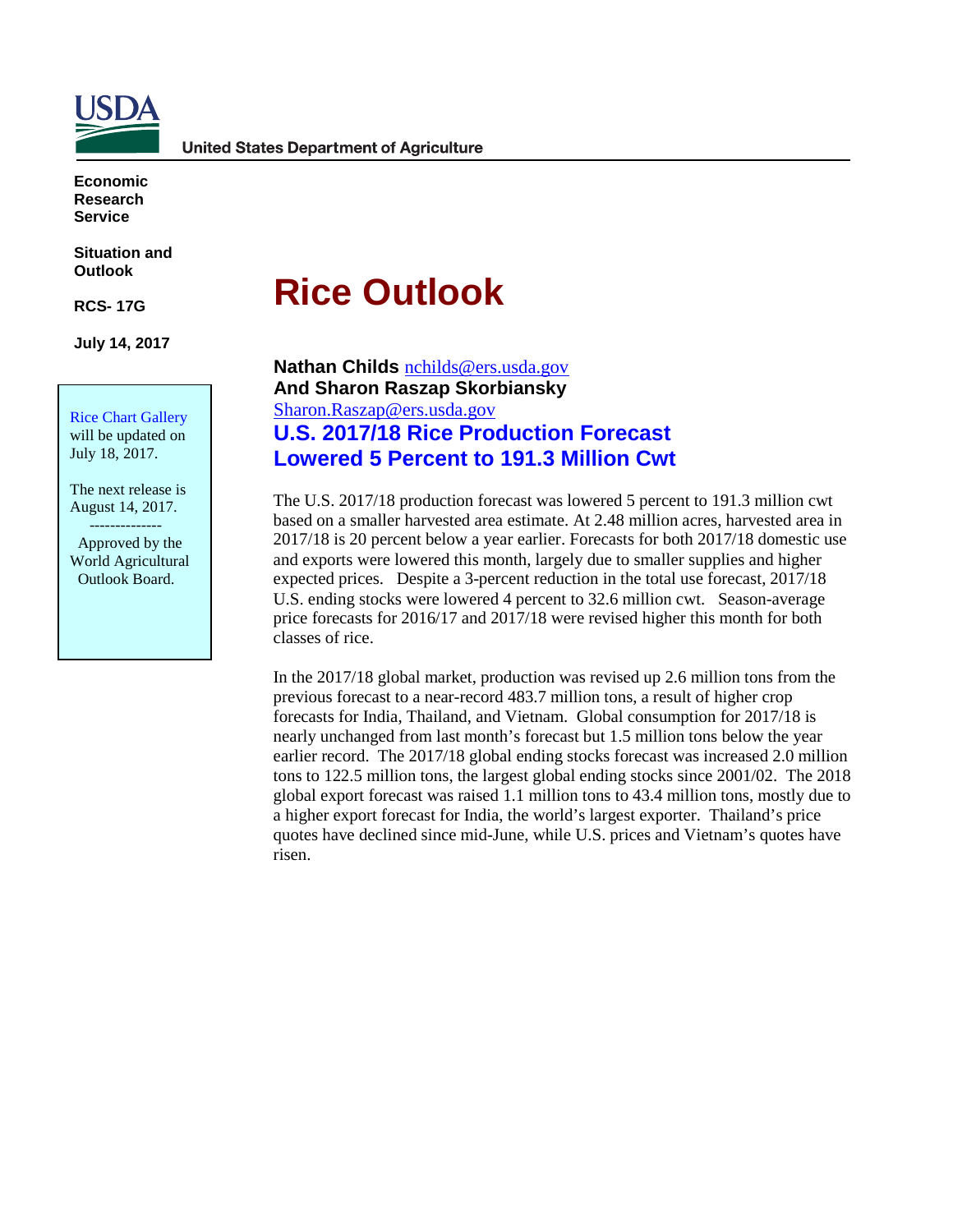# *U.S. 2017/18 Harvested Area Estimate Lowered 5 Percent from the Previous Forecast*

A 123,000-acre downward revision in the 2017/18 U.S. harvested area estimate to 2.48 million acres reduced the U.S. rice production forecast nearly 5 percent to 191.3 million cwt, almost 15 percent smaller than a year earlier. This reduction is based on the NASS *Acreage* report, released June 30. The average yield was reduced fractionally this month to 7,707 pounds per acres solely due to area shifts by State and class. The average yield is up 6.5 percent from a year earlier and the highest on record. The yield forecast is based on 1997/98-2016/17 trend yields by class. The first survey-based forecast for the 2017/18 U.S. rice crop will be reported in the NASS *Crop Production* released on August 31.

By class, the U.S. 2017/18 long-grain production forecast was reduced 4 percent to 136.4 million cwt this month, a drop of 18 percent from a year earlier. The 2017/18 combined medium- and short-grain production forecast was lowered 7 percent to 54.9 million cwt, down 5 percent from 2016/17.

Data from the June survey by NASS of actual 2017/18 plantings indicated farmers sowed 2.56 million acres of rice, down 64,000 acres from the reported March planting intentions and 19 percent below a year earlier. The planting estimate was lowered from March this month in Arkansas, California, and Missouri, but raised in Texas. Planted area estimates were unchanged from March for Mississippi and Louisiana. California reported the largest decline in planted area from March, a drop of 8 percent due to severe flooding early in the season. In addition, due to adverse impacts of record and nearrecord flooding in much of the Delta—especially in Arkansas—in late April and earlyand mid-May, total harvested area was reduced 123,000 acres from the May forecast based on a higher than typical abandonment of planted rice acres.

Harvested area is expected to decline in all reported States in 2017/18, with Arkansas accounting for two-thirds of the U.S. reduction. At 1.11 million acres, Arkansas' harvested area is down 27 percent from a year earlier, a result of both low price expectations in March and historic flooding in mid-Spring. Long-grain accounts for all of the State's expected decline in harvested area in 2017/18. In nearby Missouri, harvested area is expected to drop 21 percent in 2017/18 to 183,000 acres. Missouri was also adversely impacted early in the season by flooding. The State grows almost entirely long-grain rice.

Mississippi's 2017/18 harvested area is estimated at 118,000 acres—all long-grain—a drop of 39 percent from a year earlier, mostly due to higher expected returns on alternative crops. Louisiana's 2017/18 harvested area estimate of 394,000 acres is 8 percent below a year earlier. Long-grain accounts for most of Louisiana's rice area and most of the expected decline. In Texas, 2017/18 harvested area is forecast at 181,000 acres, down 3 percent from 2016/17, with long-grain—the dominant grain grown in the State—accounting for all of the decline. At 495,000 acres, California's 2017/18 harvested area is 8 percent below a year earlier, mostly due to heavy winter rains and snowmelt from a historic high snowpack. California grows almost exclusively mediumand short-grain rice.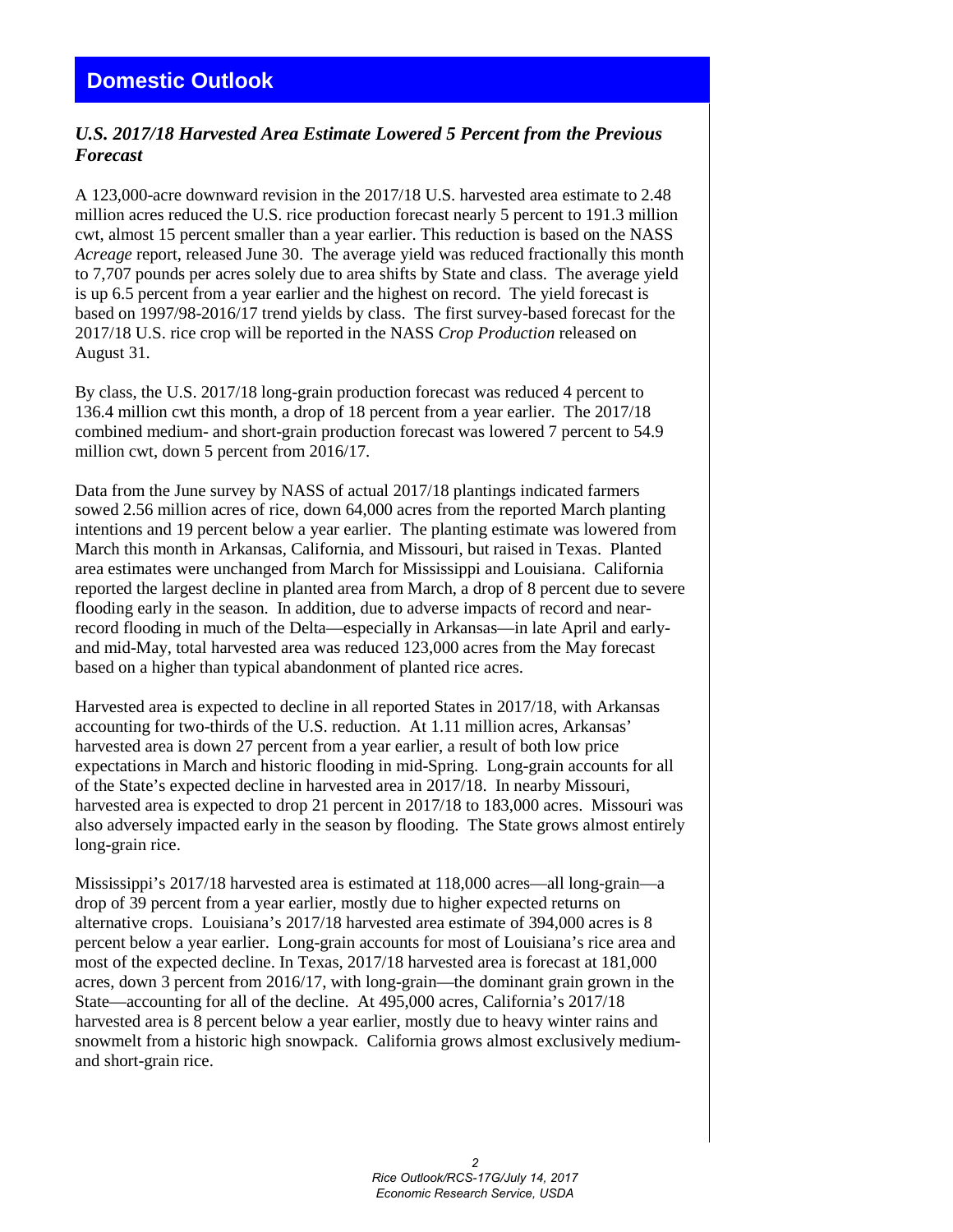# *Crop Progress Remains Behind a Year Earlier; Conditions Improved in Most States Since May*

The progress of the 2017/18 U.S. rice crop remains slightly behind normal in parts of the Delta and in California, largely due to flooding earlier in the season. For the United States, 22 percent of the crop was reported headed by July 9, 5 percentage points behind a year earlier and 1 percentage point behind the U.S. average. Progress varies by State and region. In Arkansas, 9 percent of the 2017/18 crop was reported headed by July 9, 4 percentage points behind both a year earlier and the State's 5-year average. Progress was more advanced in the rest of the Delta. In Missouri, 10 percent of the crop was reported headed by July 9, well ahead of just 3 percent a year earlier and 3 percentage points ahead of the State's 5-year average. Mississippi's 2017/18 crop was reported 52 percent headed by July 9, well ahead of 28 percent a year earlier and the State's 5-year average of 25 percent.

On the Gulf Coast, 60 percent of Louisiana's 2017/18 rice crop was reported headed by July 9, down from 68 percent a year earlier and the State's 5-year average of 64 percent. In Texas, 70 percent of the 2017/18 rice crop was reported headed by July 9, 2 percentage points ahead of a year earlier and well ahead of the State's 5-year average of 51 percent. The California 2017/18 rice crop was reported just 3 percent headed by July 9, well behind the year-earlier record pace of 25 percent and behind the State's 5-year average of 10 percent.

Despite several storms crossing the South and a wet June in most States in the region, crop conditions for the 2017/18 crop have been improving since mid-May in most States. For the week ending July 9, 72 percent of the U.S. crop was rated in good or excellent condition, down 1 percentage point from a week earlier but well above 65 percent in mid-May. U.S. crop conditions for the week ending July 11 were rated 4 percentage points above a year earlier. Like crop progress, crop ratings vary by State.

In Arkansas, 65 percent of the 2017/18 rice crop was rated in good or excellent condition for the week ending July 9, down 1 percentage point from a week earlier but well above the 49 percent reported for week ending May 21 shortly after the severe flooding. For the week ending July 9, 7 percent of the Arkansas crop was rated in poor or very poor condition, up 1 percentage point from a week earlier but much lower than the 20 percent reported for the week ending May 21. In nearby Missouri, for the week ending July 9, 73 percent of the 2017/18 rice crop was rated in good or excellent condition, up 4 percentage points from a week earlier and 5 percentage points above the ratings for the week ending May 21. For the week ending July 9, just 2 percent of Missouri's 2017/18 crop was rated in poor or very poor condition, down from 8 percent for the week ending May 21. In Mississippi, 58 percent of the 2017/18 crop was rated in good or excellent condition for the week ending July 9, down 1 percentage point from a week earlier and well below the 79 percent reported for the week ending May 21. Conditions in Mississippi are rated well below the 76 percent reported good or excellent a year earlier. The State received substantial rain in June, and conditions have been wet and humid. None of Mississippi's crop was reported in poor or very poor condition for the week ending July 9, nearly unchanged since May.

On the Gulf Coast, 74 percent of Louisiana's 2017/18 crop was rated in good or excellent condition for the week ending July 9, down 6 percentage points from a week earlier but unchanged from the week ending May 21. Louisiana has experienced more rain and storms than typical this year, impacting crop conditions. In Texas, 57 percent of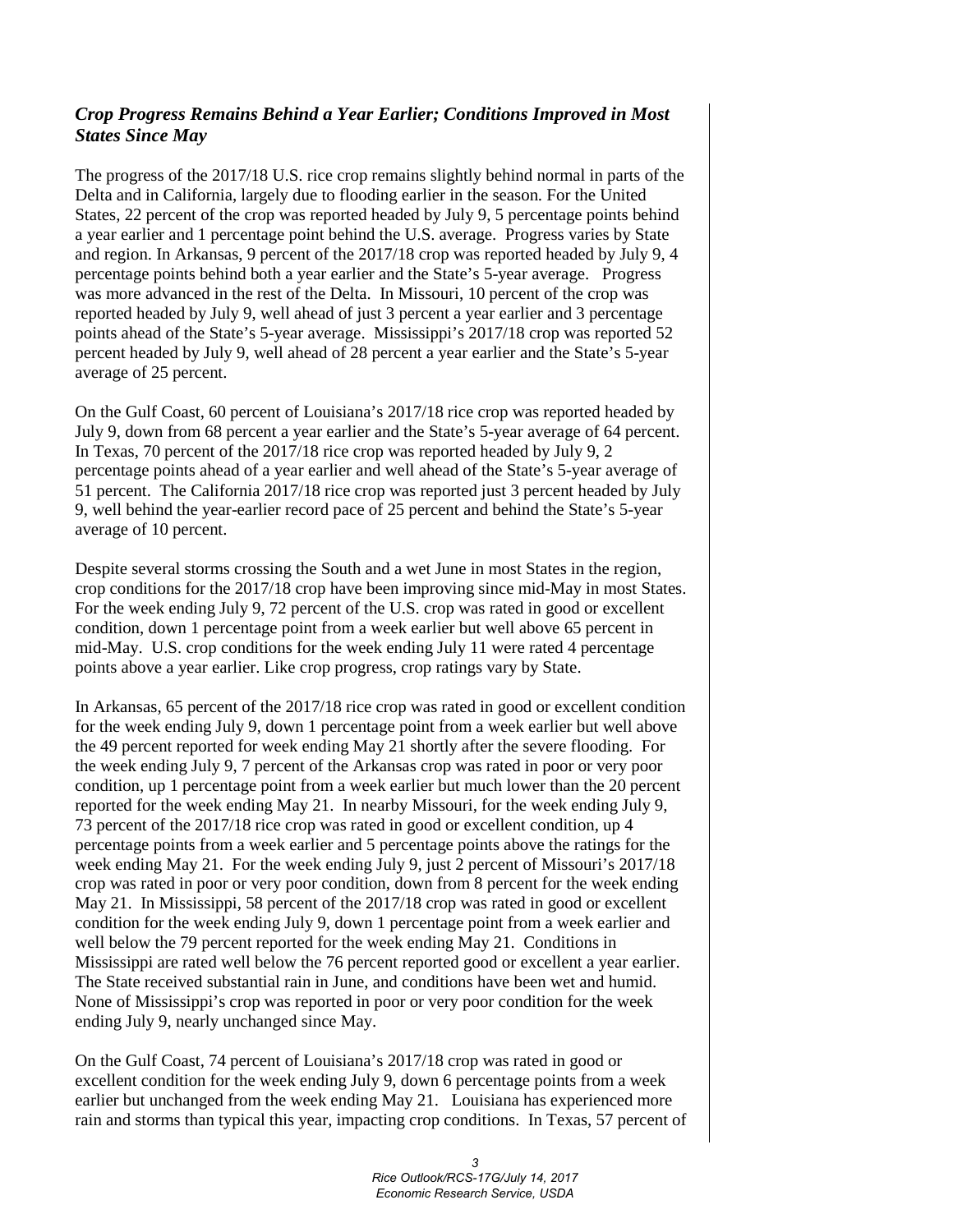the 2017/18 rice crop was rated in good or excellent condition, down slightly from a week earlier and from mid-May but unchanged from a year ago. California reported the highest crop ratings. For the week ending July 9, 100 percent of the California rice crop was rated in good or excellent condition, unchanged from a week earlier but up from 85 percent a year ago. Crop conditions in California have improved since late May.

# *U.S. 2017/18 Total Rice Supplies Projected To Drop 11 Percent to 261.6 Million Cwt*

Total U.S. rice supplies in 2017/18 are projected at 261.6 million cwt, down 9.5 million cwt from the previous forecast and 32.5 million cwt below a year earlier. The year-toyear decline in U.S. rice supplies in 2017/18 is primarily due to a smaller crop; beginning stocks are fractionally lower and imports are projected slightly higher. By class, U.S. long-grain supplies are projected at 188.9 million cwt, 1 percent below last month's forecast and 10 percent smaller than a year earlier, a result of a smaller crop. Combined medium- and short-grain total supplies are projected at 69.9 million cwt, 10 percent below the June forecast and nearly 15 percent below a year earlier and the smallest since 2008/09. The decline in medium- and short-grain supplies is largely due to a much smaller carryin.

At 46.1 million cwt, the 2017/18 all rice U.S. beginning stocks forecast is unchanged from the previous forecast but almost 1 percent below a year earlier. Long-grain beginning stocks are forecast at 31.5 million cwt, up 14 percent from the previous forecast and 39 percent above a year earlier and the highest since 2011/12. Combined medium- and short-grain beginning stocks are forecast at 11.8 million cwt, down 24 percent from the previous forecast and 44 percent below a year earlier and the smallest since 2011/12.

U.S. all rice imports in 2017/18 are forecast at 24.2 million cwt, up 0.2 million from the previous forecast and 3 percent larger than a year earlier. Thailand is the largest supplier of rice to the United States, shipping mostly its jasmine rice—a premium aromatic rice and much smaller amounts of glutinous rice. India and Pakistan are typically the next largest suppliers, shipping their premium basmati rice. In years of tight U.S. supplies of broken kernels, the U.S. will often import these brokens from Asian sources. Long-grain imports remain projected at 21.0 million cwt, up about 3.5 percent from a year earlier. Medium- and short-grain imports are projected at 3.2 million cwt, an increase of 0.2 million cwt from the previous forecast but unchanged from a year earlier. Specialty rice from Thailand accounts for the bulk of U.S. medium- and short-grain rice imports. The U.S. also regularly buys Arborio rice from Italy.

## *U.S. Export Forecast for 2017/18 Lowered 3.0 Million Cwt to 109.0 Million Cwt*

Total use of U.S. rice in 2017/18 is projected at 229.0 million cwt, down 8.0 million cwt from the previous forecast and 8 percent below a year earlier. Forecasts for both domestic use (including a residual component) and exports were lowered this month and are both projected smaller than a year earlier. At 120.0 million cwt, the total domestic and residual use forecast for 2017/18 is 5 million cwt below the previous forecast and 9 percent smaller than a year earlier. This month's downward revision in domestic and residual use is largely driven by the reduced crop projection. Long-grain domestic and residual use is projected at 92.0 million cwt, 3.0 million cwt below the previous forecast and 8 percent below the revised 2016/17 forecast. Medium- and short-grain domestic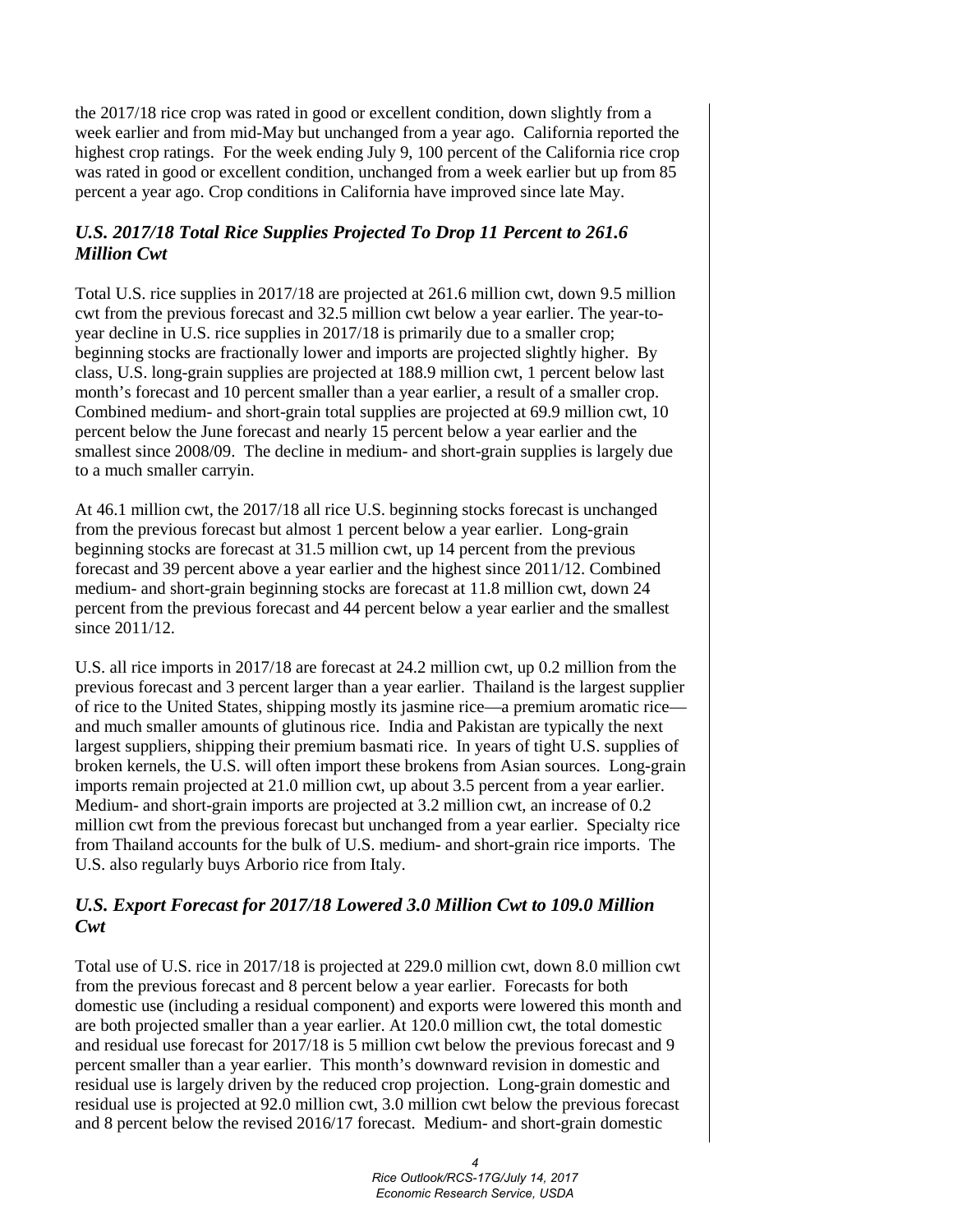use is projected at 28.0 million cwt, down 2.0 million cwt from the previous forecast and 12.5 percent below the year-earlier revised forecast and the lowest since 2008/09.

Total U.S. rice exports in 2017/18 are projected at 109.0 million cwt, down 3.0 million cwt from the previous forecast and 6 percent below the year-earlier revised forecast. Rough-rice exports are projected at 41.0 million cwt, down 3.0 million from the previous forecast and 1.0 million cwt below the year-earlier revised forecast. The downward revision in U.S. rough-rice exports is based on a reduced 2016/17 forecast, tighter U.S. supplies, and higher expected prices for the remainder of the 2016/17 market year. Mexico, northern South America, Central America, and the Mediterranean are the major markets for U.S. rough-rice, with the Western Hemisphere taking almost exclusively long-grain.

U.S. milled-rice exports (combined milled- and brown-rice exports on a rough basis) remain projected at 68.0 million cwt, down 8 percent from the year-earlier revised forecast. The expected decline in 2017/18 is based on smaller U.S. supplies, higher U.S. prices, and more global competition in certain markets. Northeast Asia, Haiti, the Middle East, and Canada are the major commercial markets for U.S. milled rice.

By class, long-grain exports remain projected at 77.0 million cwt, 1.0 million cwt below a year earlier. The Western Hemisphere is the largest market for U.S. long-grain exports. The U.S. faces its strongest competition from Asian exporters in the Middle East and Sub-Saharan Africa. Medium- and short-grain exports are projected at 32.0 million cwt, down 3.0 million cwt from the previous forecast and 16 percent below the year-earlier near-record. This month's downward revision is based on tighter supplies and higher expected prices. Northeast Asia, primarily Japan, South Korea, and Taiwan, is again expected to be the largest market for U.S. medium- and short-grain rice. These purchases are nearly all made as part of WTO Uruguay Round agreements. North Africa and the Middle East account for most of the remaining U.S. medium- and short-grain exports. Canada and Oceania purchase much smaller amounts. Egypt and Australia are the major U.S. competitors in the global medium- and short-grain market.

U.S. 2017/18 all rice ending stocks are projected at 32.6 million cwt, down 1.5 million cwt from the previous forecast and 29 percent below a year earlier. The ending stocks-touse ratio is projected at 14.4 percent, down from 18.6 percent a year earlier. Long-grain ending stocks are forecast at 19.9 million cwt, up 1.2 million cwt from the previous forecast but 37 percent below a year earlier. The long-grain stocks-to-use ratio is forecast at 11.7 percent, down from 17.7 percent a year earlier. Medium- and short-grain ending stocks are forecast at 9.9 million cwt, down 2.7 million cwt from the previous forecast and 16 percent below a year earlier. These are the smallest medium- and shortgrain stocks since 2008/09. The medium- and short-grain stocks-to-use ratio is forecast at 16.5 percent, down slightly from 16.8 percent.

## *U.S. 2016/17 Rough-Rice Export Forecast Lowered 3.0 Million Cwt to 42.0 Million Cwt*

There were no changes to the 2016/17 all-rice supply side forecasts this month. However, by class, long-grain exports were lowered 0.2 million cwt to 20.3 million cwt based on purchases through May. The medium- and short-grain import forecast was raised 0.2 million cwt to 3.2 million cwt, also based on purchases through May.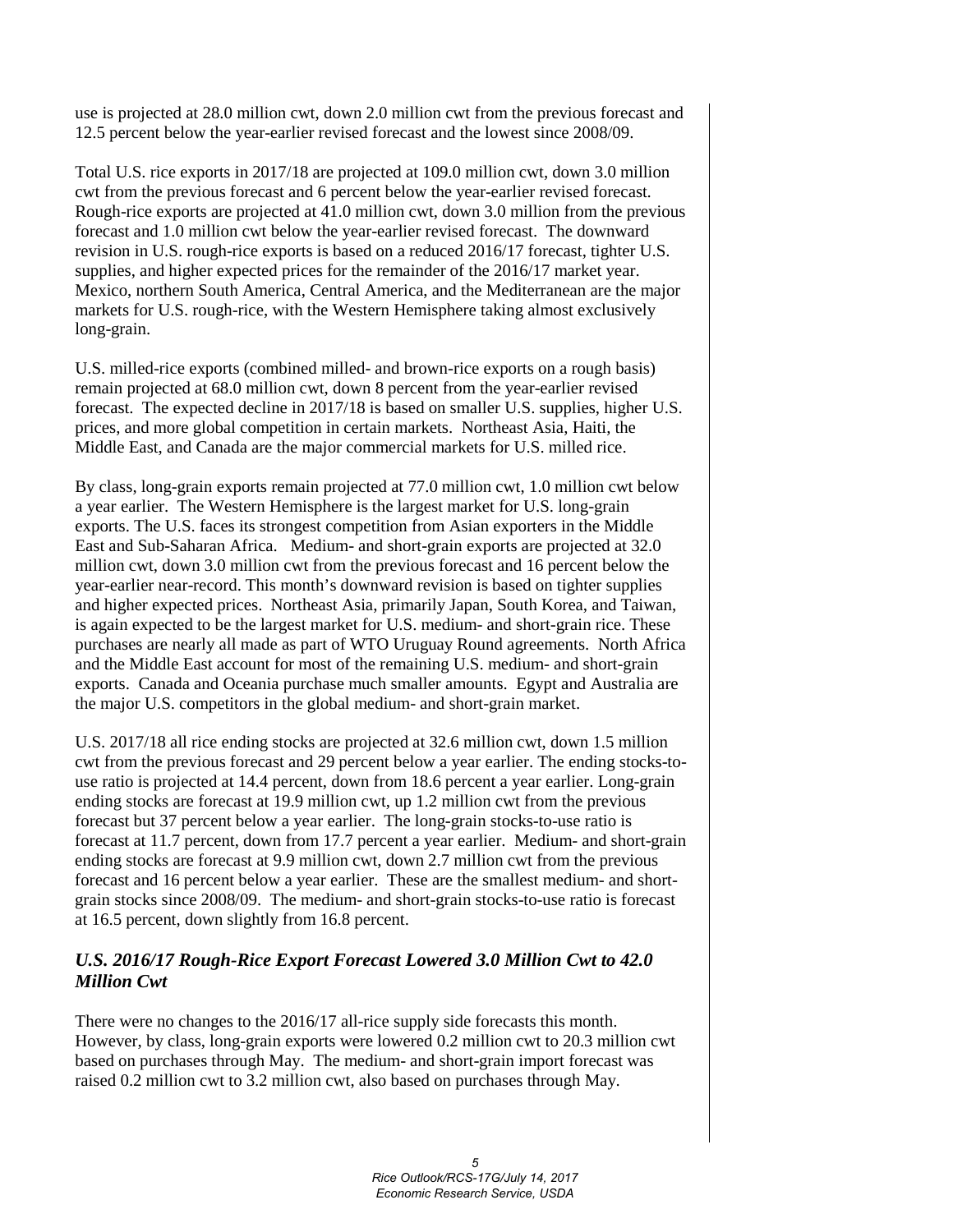On the use side, the forecasts for total domestic and residual use at 132.0 million cwt and for exports at 116.0 million cwt are unchanged from last month. However, there were important revisions by class. For domestic and residual use, the long-grain forecast was lowered 2.0 million cwt to 100.0 million cwt, largely based on information from the June 30 *Rice Stocks* report indicating slower than expected domestic use from March-May. This was offset by a 2.0 million cwt increase in the medium- and short-grain domestic and residual use forecast to 32.0 million cwt, also largely based on information from the NASS June *Rice Stocks* report. For both classes of rice, a residual component is included in the domestic use estimate.

On the 2016/17 export side, rough-rice exports were lowered 3.0 million cwt to 42 million cwt, largely due to Census corrections for 2016 (mostly for El Salvador), the total shipment pace through May, outstanding sales through June 29, and expectations regarding shipments in July. In 2016, which impacts both the 2015/16 market year and the 2016/17 market year, the export corrections for El Salvador were unusually large, necessitating substantial reductions. Despite this month's reduction, 2016/17 rough-rice exports are near-record. In contrast, the milled-rice export forecast was raised 3.0 million cwt to 74.0 million cwt, also largely based on shipment pace through May, outstanding sales, and expectations regarding shipments in July. Haiti, Saudi Arabia, and South Korea have been particularly strong markets for U.S. milled rice exports in 2016/17, with Haiti's combined shipments and outstanding sales record high.

By class, U.S. 2016/17 long-grain exports are forecast at 78.0 million cwt, a drop of 2.0 million cwt from the previous forecast, mostly due to final Census corrections for El Salvador. Despite the downward revisions, U.S. long-grain exports in 2016/17 are projected to be the highest since 2007/08. In contrast, the 2016/17 medium- and shortgrain forecast was raised 2.0 million cwt to a near-record 38.0 million cwt, largely based on a very strong pace of shipments through late June, especially to Northeast Asia. Sales to North Africa and to the Middle East have been quite strong in 2016/17 as well.

The shifts in use by class impacted the ending stocks forecasts. For long-grain, the 2016/17 ending stocks forecast was raised 3.8 million cwt to 31.5 million cwt, 39 percent above a year earlier. The medium- and short-grain 2016/17 ending stocks forecast was lowered 3.8 million cwt to 11.8 million cwt, 44 percent below a year earlier. Please note that the Census corrections released in July were for January 2014 through December 2016 and directly impact market years 2013/14, 2014/15, 2015/16, and 2016/17. Any revision to trade in a completed market year is offset by an equal but opposite revision in domestic and residual use.

Data from the June 30 *Rice Stocks* report indicate total U.S. rice stocks (combined milled and rough-rice stocks on a rough basis) on June 1, 2017 were 74.1 million cwt, virtually unchanged from a year earlier. However, there were substantial differences year-to-year by class. For long-grain, rice stocks on June 1 were calculated at 50.1 million cwt, up 21.5 percent from a year earlier. In contrast, medium- and short-grain rice stocks on June 1 are calculated at 21.1 million cwt, down 28 percent from a year earlier. Stocks of brokens (not classified by class) on June 1 are calculated at 2.8 million cwt, down 18 percent from a year earlier.

By State, June 1 stocks were calculated higher than a year earlier in all reporting southern States. In contrast, California reported smaller stocks. On June 1, 2017, Arkansas accounted for 56 percent of all reported U.S. rice stocks (combined rough- and milled- rice stocks on a rough basis). At 41.8 million cwt, Arkansas' rice stocks on June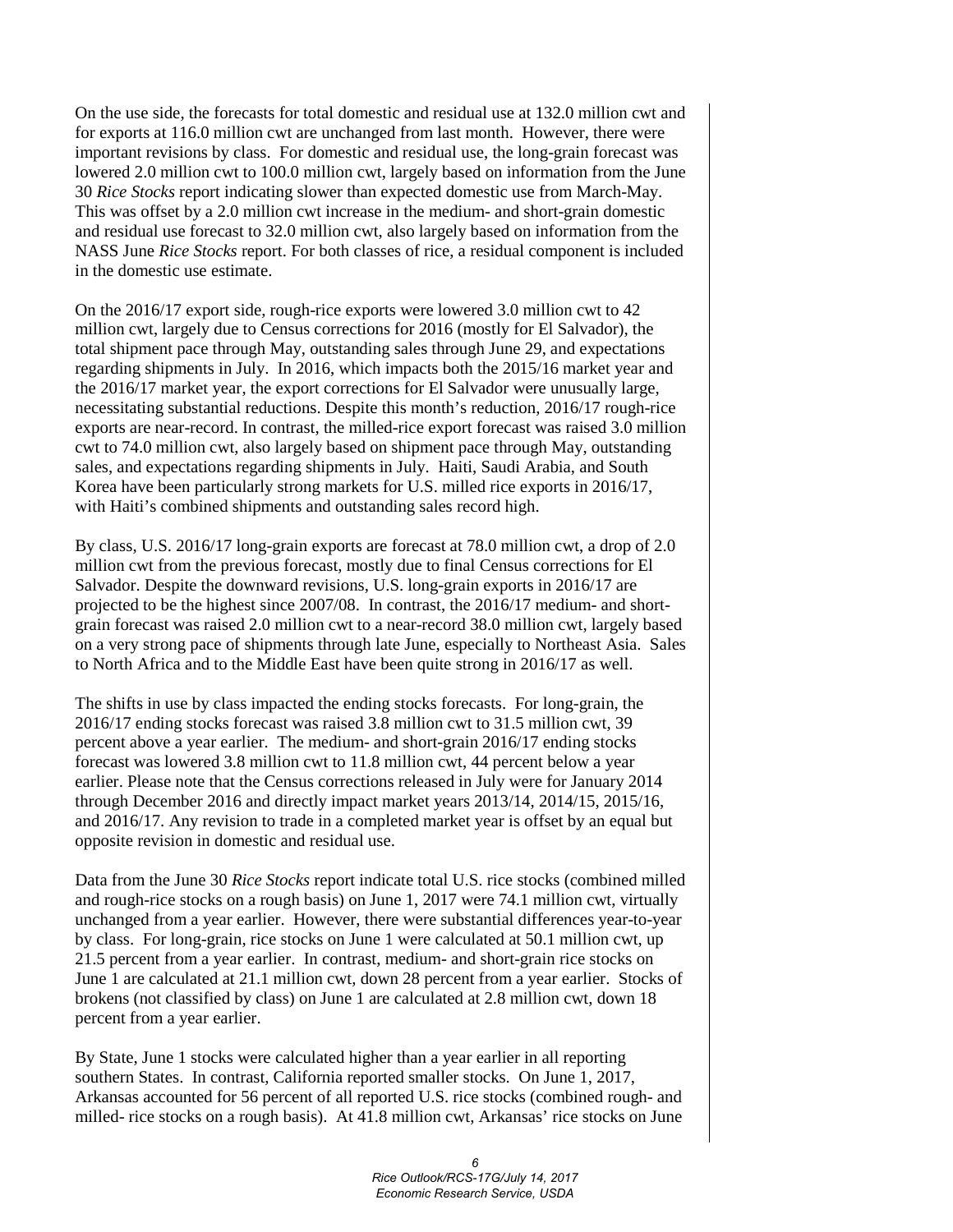1 were 7 percent larger than a year earlier. Louisiana's June 1 stocks are calculated at 4.5 million cwt, up 5 percent from a year earlier. Texas rice stocks on June 1 are calculated at 4.5 million cwt, an increase of 37 percent from a year earlier. Missouri's rice stocks of 3.3 million cwt were up 81 percent from June 1, 2016. Rice stocks on June 1 in Mississippi are calculated at 2.4 million cwt, an increase of 168 percent from a year earlier. In contrast to the South, California's June 1 rice stocks of 16.7 million cwt were 24 percent below a year earlier.

#### *U.S. Season-Average Farm Price Forecasts Raised for 2016/17 and 2017/18*

This month, season-average prices for each class of rice and for both growing regions were increased for 2016/17 and 2017/18. The 2016/17 upward revisions were largely based on reported cash prices through May and expectations regarding prices the remainder of the market year. In May, NASS-reported cash prices were higher than April for all reported categories. In addition, futures prices rose largely in response to the June 30 NASS *Acreage* report.

The 2017/18 long-grain season-average farm price (SAFP) is projected at \$11.20-\$12.20 per cwt, up 70 cents on both ends of the range from the previous forecast and higher than the revised \$9.70 in 2016/17. The 2016/17 long-grain SAFP is up 10 cents from the mid-point of the June range. The California medium- and short-grain 2017/18 SAFP is forecast at \$14.00-\$15.00, compared with a revised \$13.50 in 2016/17. Like long-grain, the 2016/17 SAFP for California medium- and short-grain rice is up 10 cents from the June range. The southern medium- and short-grain 2017/18 SAFP is forecast at \$11.40- \$12.40 per cwt, an increase of 60 cents on both the high and low ends of the range and up from \$10.10 in 2016/17. The 2016/17 southern medium- and short-grain SAFP is up 10 cents from the June range of \$9.90-\$10.10 per cwt a year earlier. The 2017/18 U.S. medium- and short-grain SAFP is forecast at \$13.40-\$14.40 per cwt, up \$1.00 on both ends, compared with \$12.80 in 2016/17. The 2016/17 medium- and short-grain SAFP is up 40 cents from the midpoint of the previous range of \$12.10-\$12.70 in 2016/17. The 2017/18 all-rice SAFP is projected at \$11.80-\$12.80 per cwt, up 80 cents on both the high and low ends of the range from the previous forecast and higher than the revised \$10.50 a year earlier. The 2016/17 all rice SAFP is up 20 cents from the June range.

In June, USDA reported a long-grain monthly average cash price for May of \$9.35 per cwt, up 20 cents from April but still below the March price. The California May medium- and short-grain cash price was reported at \$13.60 per cwt, up 40 cents from April. The May southern medium- and short-grain price was reported at \$10.20 per cwt, up 10 cents from April. The May U.S. medium- and short-grain price was reported at \$13.00 per cwt, up 40 cents from April. The all-rice May price was reported at \$11.00 per cwt, up 23 cents from April and the highest since January.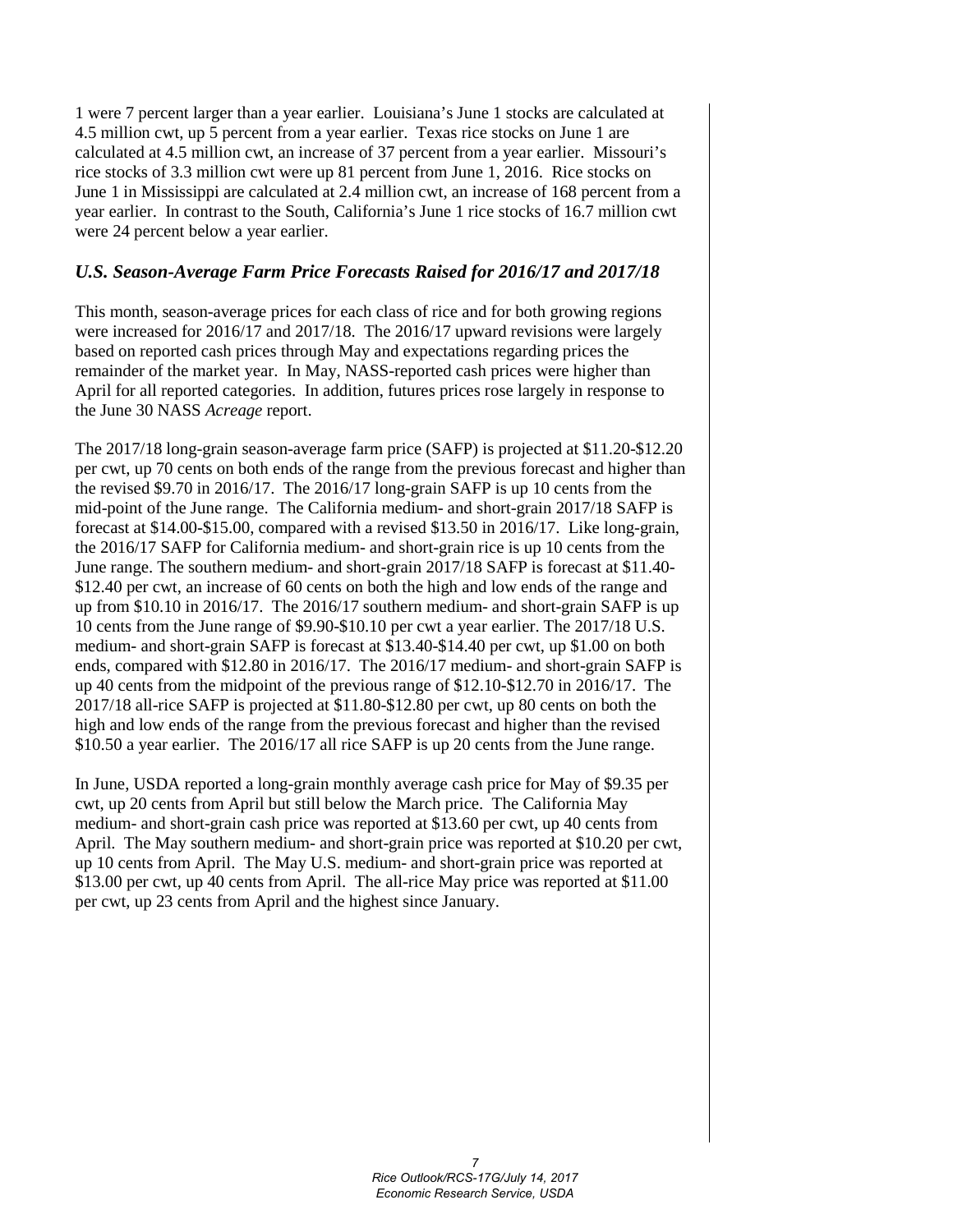# *Crop Forecasts for 2017/18 Raised for India, Thailand, and Vietnam; Lowered for United States*

Global rice production in 2017/18 is forecast at 483.7 million tons (milled basis), up 2.6 million tons from the previous forecast but fractionally below the 2016/17 record. At a record 161.9 million hectares, global harvested area in 2017/18 is up 0.9 million hectares from a year earlier, surpassing the previous record achieved in 2008/09. The average global yield of 4.46 tons per hectare is down from the year-earlier record of 4.51 tons, mostly due to expanded area by India, a low-yielding producer.

All 2017/18 production revisions are displayed in percent changes in the accompanying regional maps. There were three 2017/18 upward production revisions this month, two quite large and all three for top exporters. First, India's 2017/18 production forecast was raised 2.0 million tons to 108.0 million tons, unchanged from the year-earlier record. The upward revision was based on a higher yield forecast supported by an early onset of the Southwest Monsoon and favorable weather thus far in the main growing season. At 44.5 million hectares, India's rice-harvested area is up 3.6 percent from a year earlier and the second highest on record. The substantial area expansion is the main reason for an expected yield decline in 2017/18, as less favorable land is used. India is the second largest rice growing country in the world, has the largest rice area, and is the largest exporter.

Second, Thailand's 2017/18 rice production forecast was raised 0.9 million tons to a near-record 20.4 million tons, an increase of 6 percent from a year earlier and a return to a normal production level after severe drought sharply reduced output in 2014/15 and 2015/16, and 2016/17 saw only partial recovery. The upward revision in production is based on higher area for both the wet season and dry season crops—with the dry season area revised up the most—and a record average yield. At 10.7 million hectares, Thailand's total rice harvested area in 2017/18 is up 4 percent from the year-earlier revised estimate and represents a complete recovery from the earlier drought-reduced levels. The area expansion is driven by three factors. First, the main rice growing areas received excellent rainfall in May and June. Second, reservoir levels were adequate. Third, rising farm gate prices last month encouraged both early planting of the wet season crop this spring and expanded area. The average yield of 2.89 tons per hectare is up almost 2 percent from a year earlier.

Third, nearby Vietnam's 2017/18 rice production forecast was increased 350,000 tons to a record 28.45 million tons due to a higher yield and slightly more area. Production is up almost 2 percent from a year earlier. The spring crop area was raised slightly and the yields boosted for the summer-autumn crop. Yields are projected record-high for both the 10th month crop and summer-autumn Crop. At 7.73 million hectares, Vietnam's 2017/18 total rice area is up fractionally from a year earlier but well below the 2012/13 record of 7.86 million hectares. The Government of Vietnam is encouraging farmers to shift some land out of rice production to other crops, especially during the summerautumn season, to diversify agriculture.

These upward revisions were partly offset by six downward revisions, three rather small, dispersed across the globe. First, the U.S. 2017/18 rice production forecast was reduced 0.3 million tons to 6.07 million tons due to a smaller harvested area estimate by the Government in late June. At 1.0 million hectares, U.S. rice harvested area is 5 percent below the previous forecast and 20 percent below a year earlier. Severe flooding starting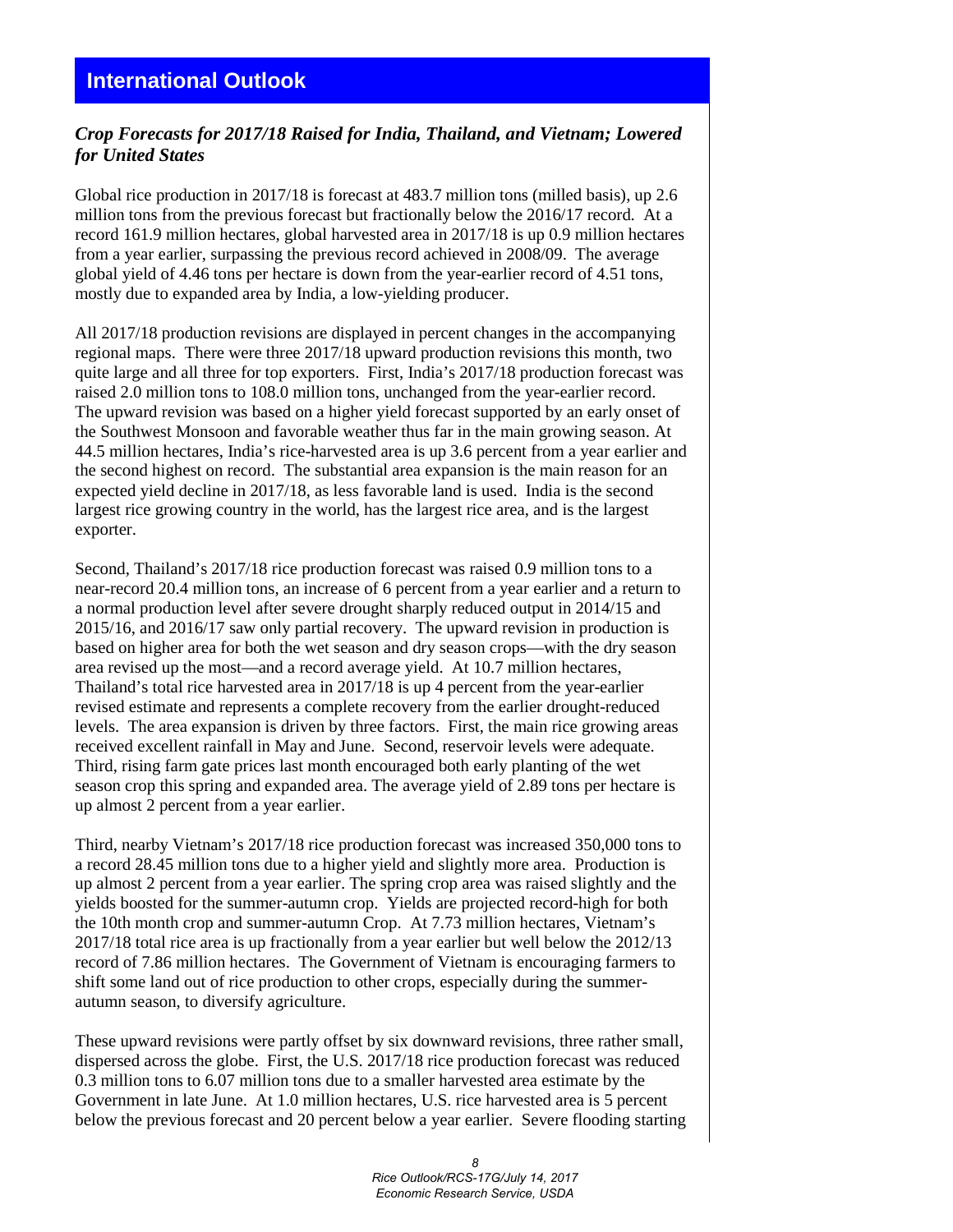in late April and continuing well into May reduced planting in parts of the Delta and contributed to abandonment of some area already planted. In California, heavy winter rains and historically high snowmelt lowered actual plantings from early intended levels. Despite the adverse weather, the U.S. yield remains forecast at a record 8.31 tons per hectare.

Second, Madagascar's 2017/18 production forecast was lowered 0.2 million tons to 2.05 million tons due to a lower yield forecast, caused by the driest spring in 37 years, which followed a cyclone in March. Madagascar's production is projected to drop 16 percent in 2017/18.

Third, Peru's 2017/18 crop forecast was lowered 95,000 tons to 2.11 million tons due to smaller area and a slightly weaker yield caused by abnormally dry weather. Rice production in Peru is projected to drop 4 percent in 2017/18. Fourth, Mexico's 2017/18 production forecast was lowered 14,000 tons to 185,000 tons based on slightly lower area and a more normal yield. Fifth, Bolivia's 2017/18 production forecast was lowered 7,000 tons to 235,000 tons, still 70 percent above the year-earlier's severe-droughtreduced crop. Sixth, Guyana's 2017/18 production forecast was reduced 13,000 tons to 592,000 tons due to smaller area.

The 2016/17 global production estimate was raised 0.7 million tons to a record 483.8 million tons, up 11.9 million tons from a year earlier. There were four upward production revisions for 2016/17 this month. The largest was a 0.6-million ton increase in Thailand's 2016/17 production estimate to 19.2 million tons due to larger area and production in the late dry-season crop, a result of ideal irrigation supplies and higher prices. Thus, Government efforts to encourage farmers to grow alternative crops in the dry season has not been fully successful. Second, nearby Vietnam's 2016/17 production estimate was raised 0.1 million tons to almost 28.0 million tons due to a higher yield reported by the Government for the summer-autumn crop. Third, Brazil's 2016/17 rice production was increased 88,000 tons to 8.25 million tons based on a higher yield reported by the Government. Yields were especially high in the irrigated southern growing States, which are accounting for an increasing share of area and production. The average yield for Brazil in 2016/17 is estimated at a record 6.14 tons per hectare. In addition, Uruguay's 2016/17 production estimate was raised 35,000 tons to 990,000 tons due to a higher yield reported by the Government.

These upward revisions were partially offset by three reductions, two of them in South America. First, Argentina's 2016/17 production was lowered 60,000 tons to 863,000 million tons based on smaller area reported by the Government. Second, Chile's 2016/17 production estimate was reduced 28,000 tons to 84,000 tons due to a lower area estimate reported by the Government. Finally, Australia's 2016/17 production estimate was reduced 26,000 tons to 601,000 tons due to a smaller area estimate. The revision was based on data and information in the June Australian Crop Report prepared by the Australian Bureau of Agricultural and Resource Economics and Sciences.

Global consumption (including post-harvest losses) in 2017/18 is projected at 479.6 million tons, down 0.1 million tons from the previous forecast and 1.5 million tons below the 2016/17 record. This month, 2017/18 consumption forecasts were lowered for Burma, Madagascar, Peru, and the United States, but raised for Bangladesh and Nepal. On an annual basis, Thailand, the United States, China, and Indonesia account for most of the expected decrease in global rice consumption. In contrast, India's 2017/18 rice consumption is projected to be higher in 2017/18. Like the global consumption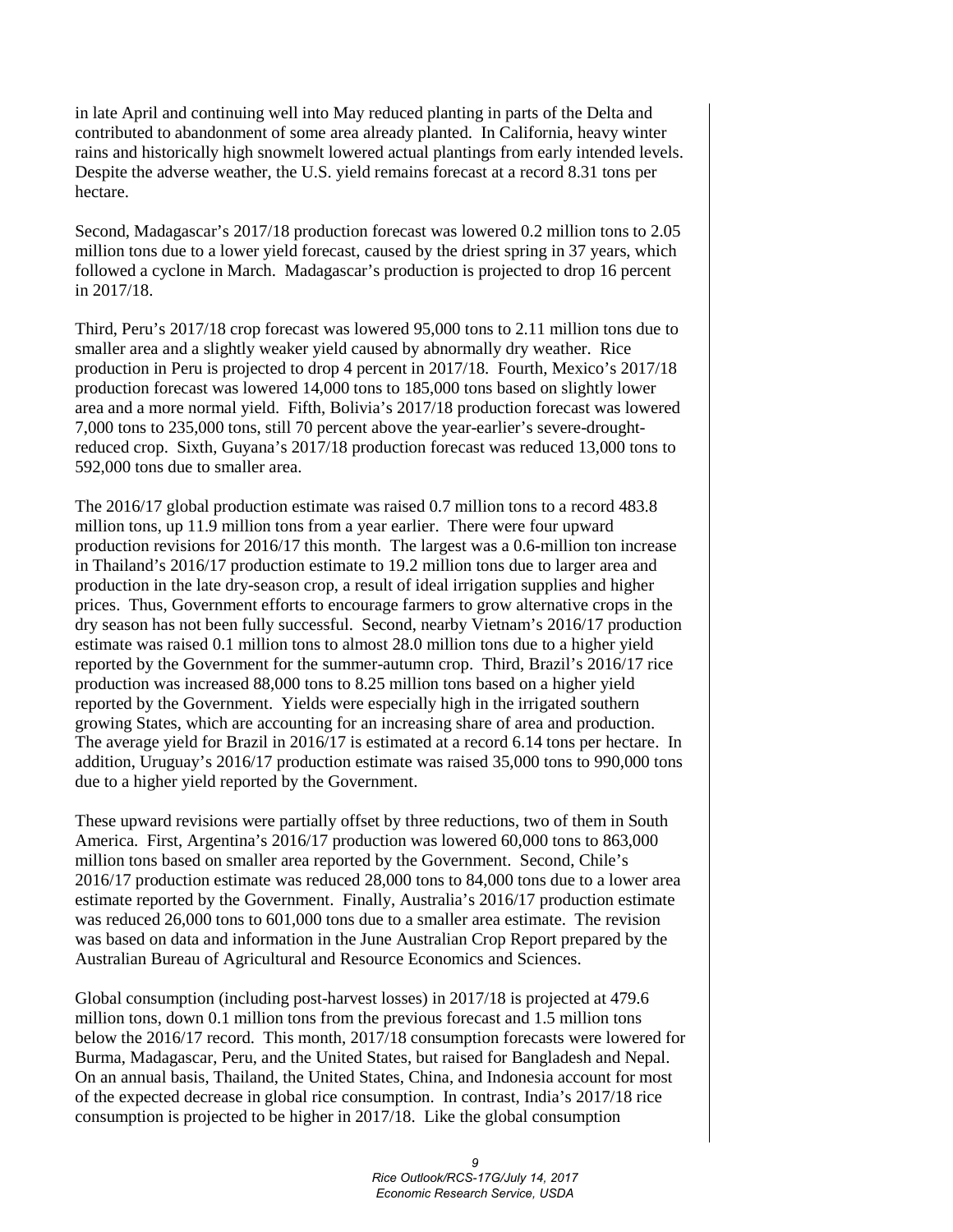estimates, country-specific estimates include a residual component. For 2016/17, Thailand' consumption estimate was raised 1.0 million tons to a record 12.0 million tons. This is a 32-percent increase from 2015/16 due to the use of rice from the Government stocks for the production of energy (non-ethanol), fertilizer, and poultry and swine feed.

Global ending rice stocks in 2017/18 are projected at 122.5 million tons, up 2.0 million tons from the previous forecast and 4.0 million tons higher than 2016/17. These are the largest global ending stocks since 2001/02. China accounts for most of the expected increase in global ending stocks in 2017/18, with the country's ending stocks projected at 75.7 million tons, also the highest since 2001/02. China accounts for more than 60 percent of global stocks. In contrast, ending stocks in 2017/18 are projected to decline in Thailand, Japan, South Korea, and the United States. The global stocks-to-use ratio for 2017/18 is projected at 25.5 percent, up from 24.6 percent a year ago, the highest since 2002/03 and the fourth consecutive year of increase.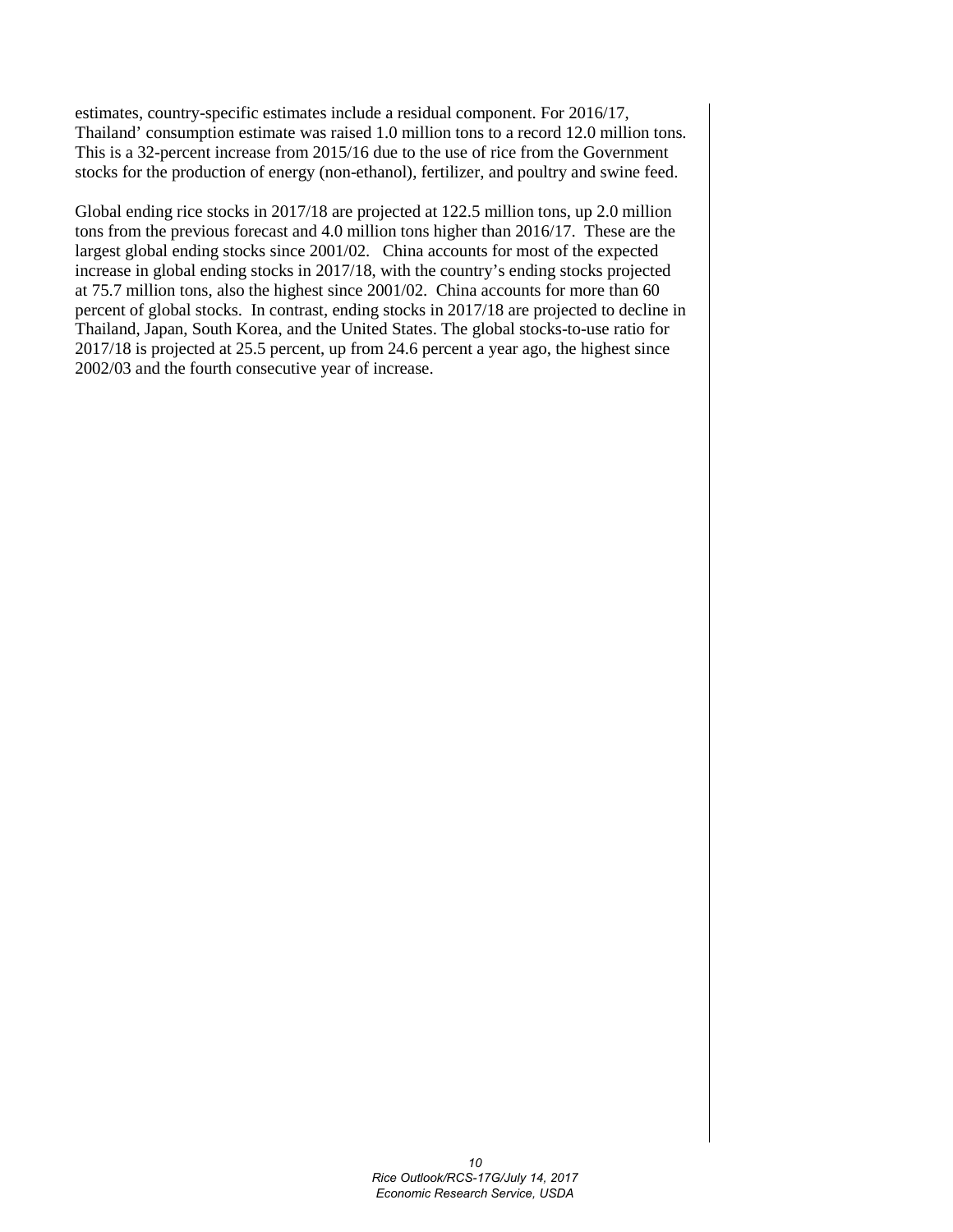**Map 1: Changes in 2017/18 global rice production forecasts from the previous month, July 2017**.



# *India's 2018 Export Forecast Raised 1.0 Million Tons to 11.0 Million Tons*

Global trade for 2018 is projected at 43.4 million tons, up 1.1 million tons from the previous forecast and 0.9 million tons above a year earlier. Global trade in 2018 is projected to be the second highest on record. In 2018, increased shipments from Australia, Brazil, China, Egypt, India, Pakistan, and Vietnam are projected to more than offset smaller shipments from Argentina, Burma, Uruguay, and the United States. Among importers, larger purchases by Cote d'Ivoire, Cuba, Iraq, Madagascar, the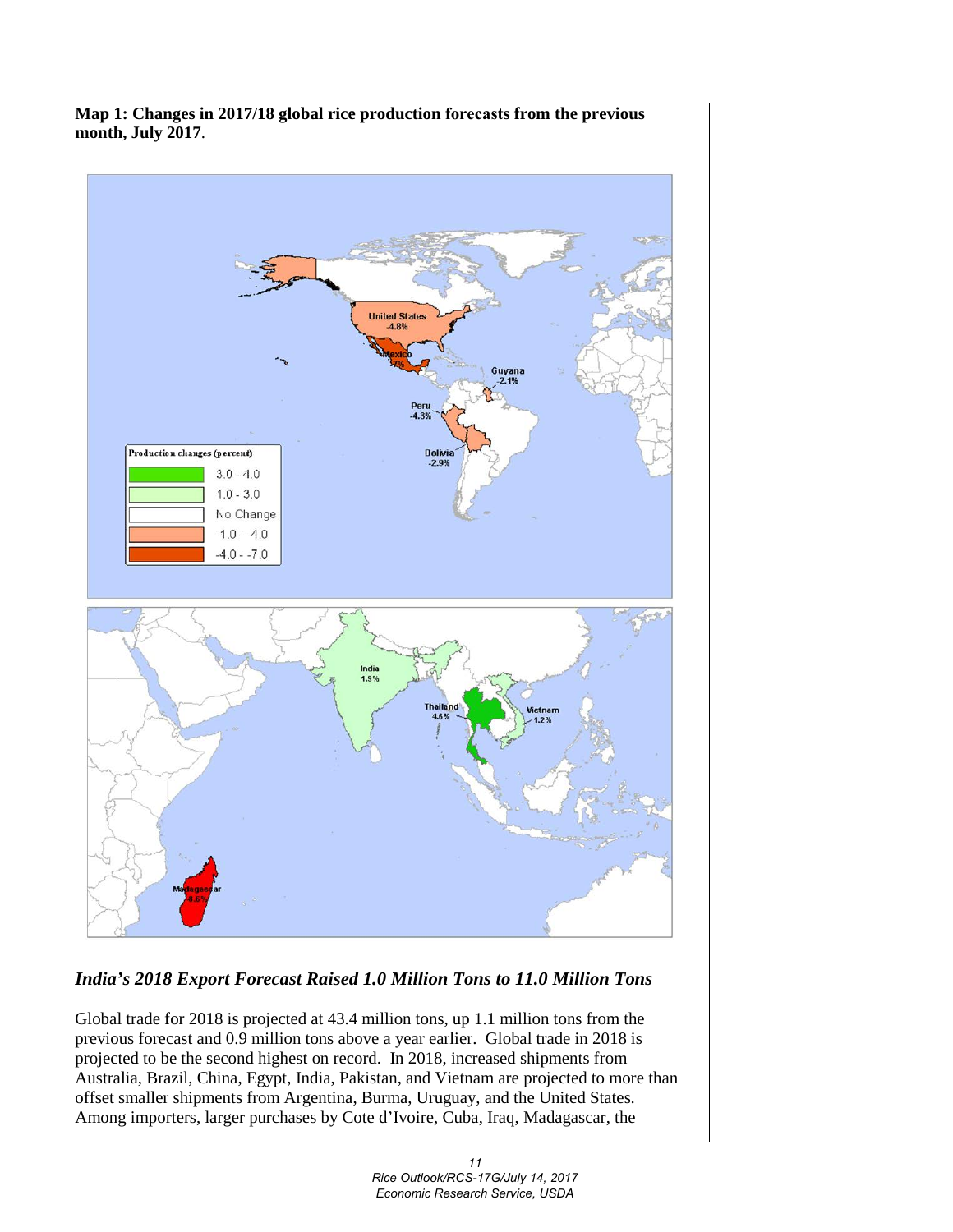Philippines, Saudi Arabia, Senegal, Sierra Leone, and the United Arab Emirates are projected to more than offset reduced imports by Bangladesh, China, Egypt, Laos, and Sri Lanka.

There were four export revisions for 2018 this month. First, India's 2018 export forecast was raised 1.0 million tons to 11.0 million tons, up 0.5 million tons from a year earlier. The upward revision was based on larger supplies and expectations of continued competitive prices with India's top competitor, Thailand. India has been the world's largest rice exporter since 2012. Second, China's 2018 exports were raised 100,000 tons to 900,000 tons based on recent strong exports to West Africa. These are China's largest exports since 2008. Third, the EU's 2018 export forecast was increased 30,000 tons to 280,000 tons based on a stronger than expected pace this year. Finally, Peru's exports were lowered 10,000 tons to 50,000 tons based on a smaller crop.

There were six import revisions for 2018. First, Bangladesh's 2018 imports were raised 300,000 tons to 700,000 tons based on the recent Government announcement that it plans to increase stocks and it also lowered the import duty on milled rice to 10 percent from 28 percent. The country experienced severe flooding in April. Second, China's 2018 imports were increased 0.2 million tons to 5.0 million tons—slightly below the 2017 record—based on continued strong imports from Vietnam, Burma, and Thailand. China remains the world's largest rice importer. Third, Madagascar's 2018 import forecast was raised 200,000 tons to a record 500,000 tons based on the smaller crop. Madagascar's 2018 imports are up 43 percent from a year earlier. Fourth, Nepal's 2018 imports were increased 50,000 tons to 600,000 tons based on stronger purchases from India. Fifth, Iraq's 2018 imports were increased 25,000 tons to 1.1 million tons, also based on steady imports from India. Sixth, Guinea's 2018 imports were boosted 25,000 tons to a record 725,000 tons based on strong consumption demand and steady imports from India. Guinea's 2018 imports are projected up 12 percent from 2016.

The 2017 global trade forecast was raised 655,000 tons to 42.5 million tons, 5 percent larger than a year earlier. There were four upward revisions in 2017 exports this month. First, Burma's 2017 import forecast was raised 300,000 tons to 1.9 million tons based on very strong shipments to China during the first 5 months. Burma's 2017 exports are up 46 percent from 2016 and the highest since at least 1961. Second, China's 2017 exports were raised 300,000 tons to 800,000 tons based on strong sales to West Africa. Third, the EU's 2017 export forecast was raised 30,000 tons to 280,000 tons based on a strong pace to date. Fourth, Uruguay's 2017 exports were increased 25,000 tons to 925,000 tons, also based on shipment pace to date.

These 2017 export upward revisions were partially offset by two reductions. First, Brazil's 2017 export forecast was lowered 150,000 tons to 650,000 tons based on a slower pace and plentiful supplies from regional exporters. Second, Australia's 2017 export forecast was lowered 50,000 tons to 200,000 tons based on a weaker pace thus far in 2017 and near-record exports from Australia's top competitor, the United States, in 2016/17.

There were seven upward revisions for 2017 imports this month. First, Madagascar's 2017 imports were raised 150,000 tons to 350,000 tons based on a smaller crop and strong imports to date. Second, Bangladesh's 2017 import forecast was raised 0.1 million tons to 700,000 tons based on the Government plans and efforts to boost stocks. Third, China's 2017 imports were increased 100,000 tons to a record 5.1 million tons based on a strong pace of purchases from local suppliers. Imports are up 11 percent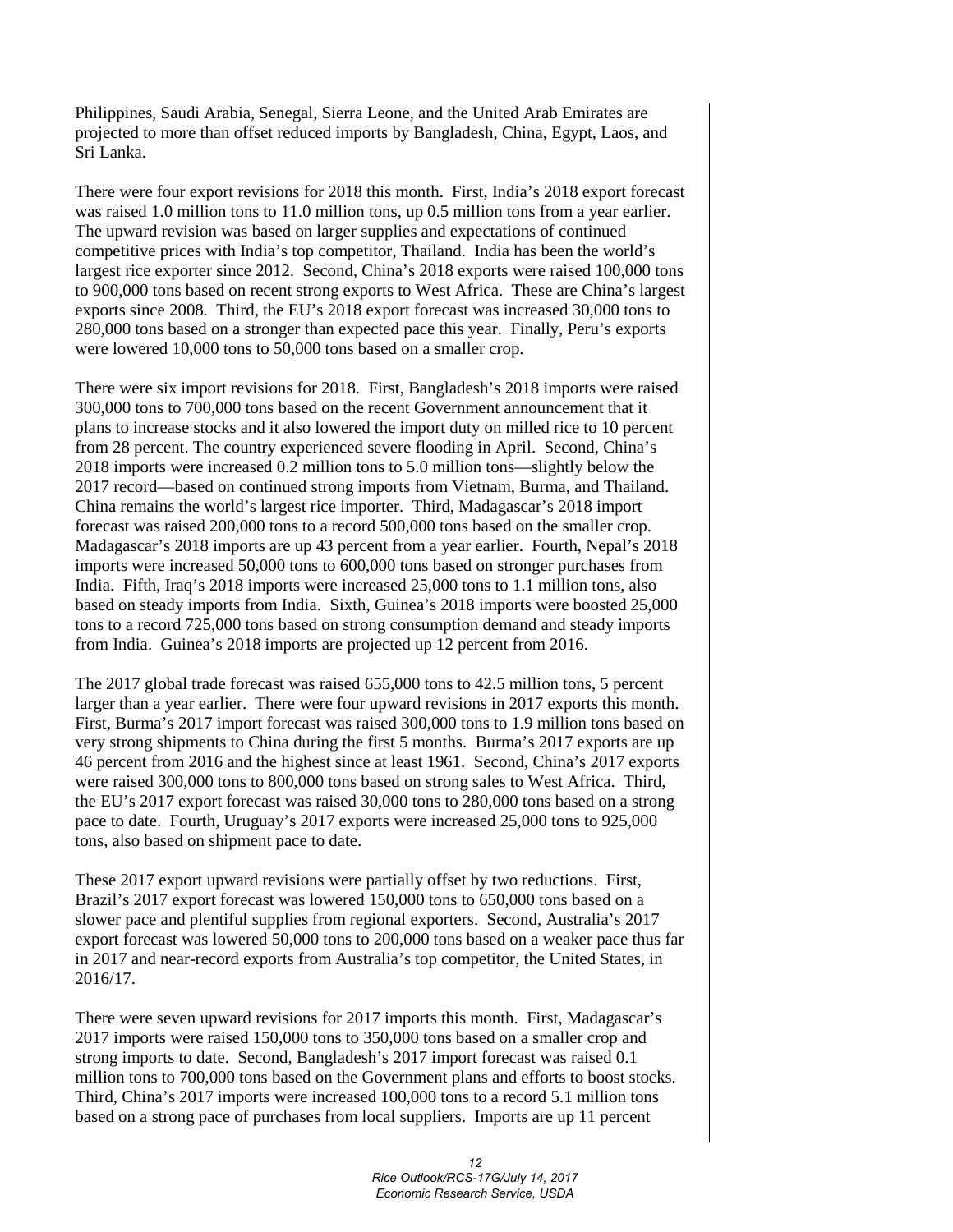from 2016. Fourth, Iran's 2017 imports were increased 50,000 tons to 1.1 million tons based on steady purchases from top supplier India. Fifth, North Korea's 2017 imports were increased 30,000 tons to 80,000 tons based on larger purchases from Vietnam. Sixth, Nepal's 2017 import forecast was increased 50,000 tons to a record 600,000 tons based on stronger than expected purchases from India. Finally, Chile's 2017 imports were increased 15,000 tons to a near-record 140,000 tons based on Government data.

# *Thailand's Price Quotes Decline; United States' and Vietnam's Price Quotes Rise*

Prices for most grades of Thailand's regular-milled white rice have declined 6-7 percent over the past 4 weeks, mostly due to fewer new sales as seasonal purchases for Ramadan have ended. From late April through most of June, prices were supported by strong purchases by Iran, Bangladesh, West Africa, and the Philippines. Of these four, demand from West Africa remain strong.

Prices for Thailand's 100-percent Grade B milled white rice were quoted at \$427 per ton for the week ending July 10, down \$33 from the week ending June 12 and the lowest since mid-May. Prices for Thailand's parboiled 5-percent brokens—a specialty rice were quoted at \$420 per ton for the week ending July 10, down \$30 from the week ending June 12. Thailand's premium jasmine rice (also a specialty rice) was quoted at \$783 per ton for the week ending July 10, up \$98 from the week ending June 5. All price quotes for Thailand's rice are from the *Weekly Rice Price Update* reported by the U.S. Agricultural Office in Bangkok.

In contrast, price quotes for Vietnam's high-quality 5-percent-broken kernels were \$410 per ton for the week ending July 11, up \$10 from the week ending June 19 and up \$38 from the week ending May 29. Vietnam's prices have risen largely due to increased demand from Sub-Saharan Africa and China. For the week ending July 11, Vietnam's prices were just \$5 below price quotes for similar grades of Thailand's rice, well below \$48 for the week ending June 19. Vietnam's rice typically sells at prices \$20-\$40 per ton below prices for comparable grades of Thailand's rice.

U.S. prices for long-grain milled rice rose over the past month as well, likely a response to expected tighter U.S. supplies in 2017/18 and continued strong sales to Haiti and Saudi Arabia, along with a 30,000-ton sale to Iraq in early June. For the week ending July 11, prices for high-quality U.S. Southern long-grain rice (No. 2, 4-percent brokens, bagged, free on board (fob) vessel, U.S. Gulfport) were quoted at \$510 per ton, up \$10 from the week ending June 20 and the highest since June 2016. The U.S. price difference over Thailand's 100-percent Grade B milled rice was \$83 per ton, up from \$38 for the week ending June 20. Prices for U.S. long-grain rough-rice (bulk, fob vessel, New Orleans) were quoted at \$280 per ton for the week ending July 11, up \$5 from the week ending June 20 and the highest since July 2016.

Price quotes for California medium-grain milled rice (No. 1, 4-percent brokens, sacked, free on board, domestic mill) have also increased over the past month. For the week ending July 11, prices were quoted at \$725 per ton, up \$112 from the week ending June 20. Export prices for California medium-grain milled-rice (4-percent brokens, sacked, on board vessel in Oakland) are quoted at \$790 per ton for the week ending July 11, up \$80 from the week ending June 20. U.S. medium-grain prices are being pressured by strong demand in 2016/17 and expectations of a smaller crop in 2017/18. Price quotes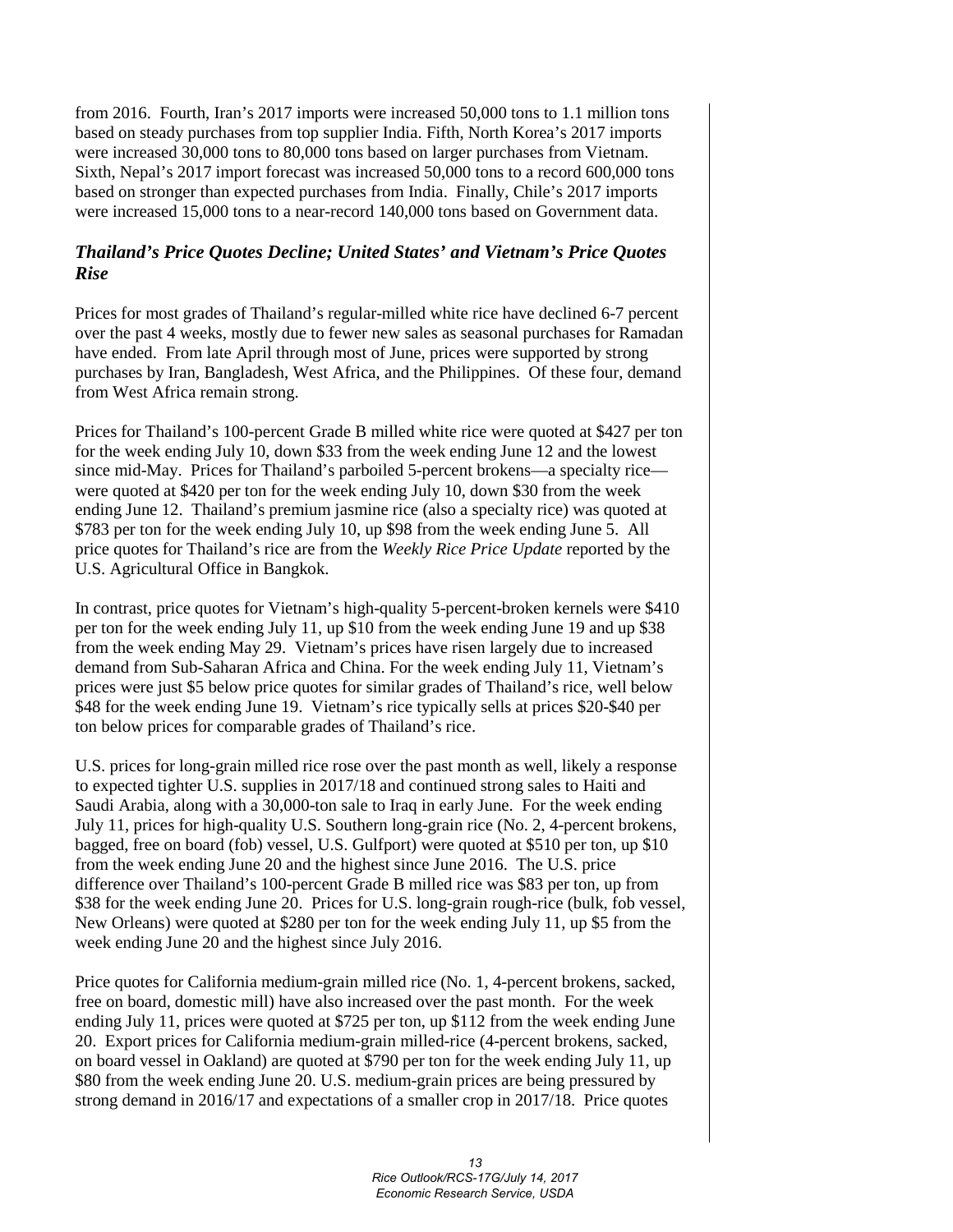for Vietnam, U.S. long- and medium-grain milled-rice, and U.S. rough-rice export prices are from the weekly *Creed Rice Market Report.*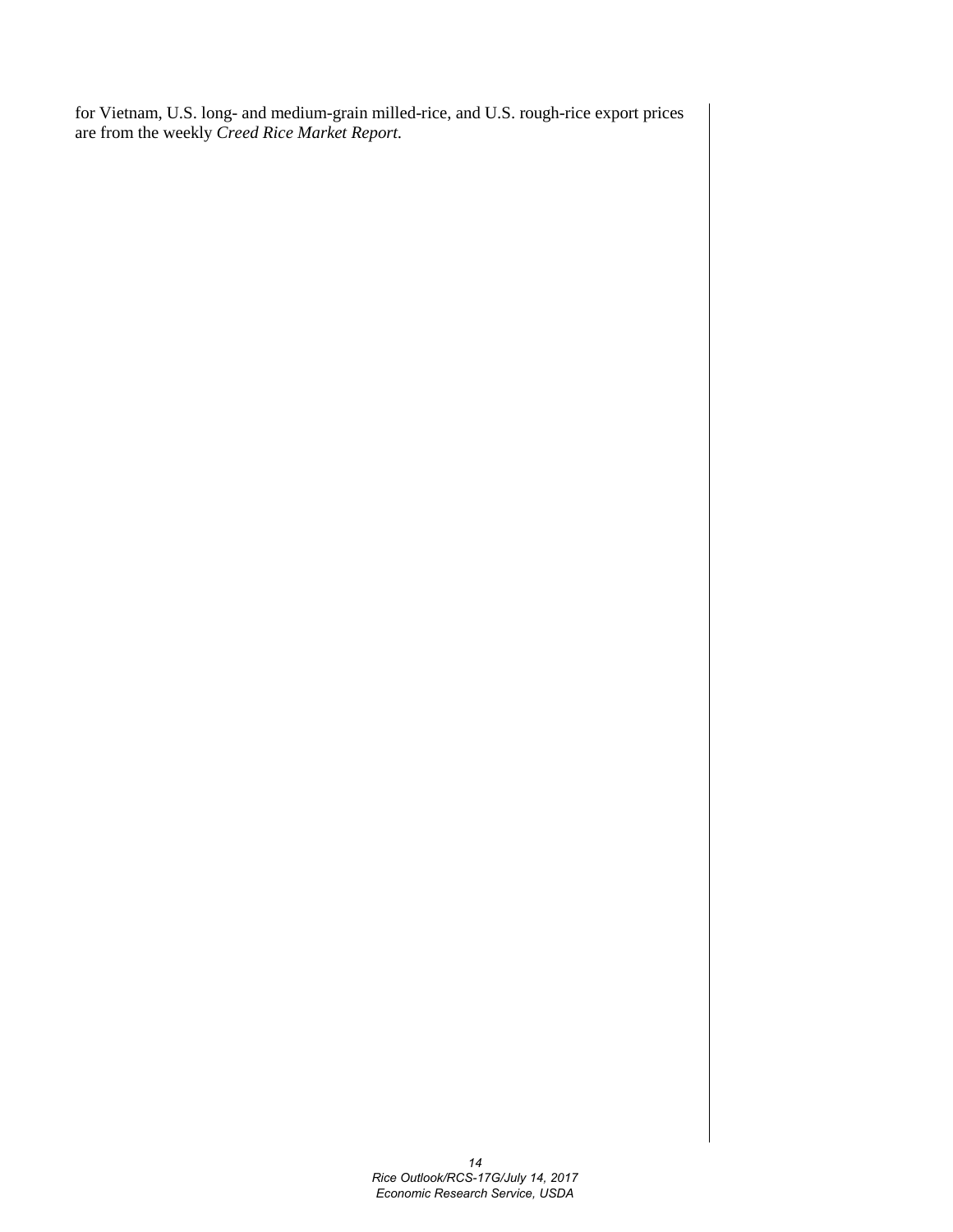#### **Contact Information**

Nathan Childs, (202) 694-5292, [nchilds@ers.usda.gov](mailto:nchilds@ers.usda.gov) Sharon Raszap Skorbiansky, (202) 694-5335, [sharon.raszap@ers.usda.gov](mailto:sharon.raszap@ers.usda.gov) Beverly Payton (Web Publishing), (202) 694-5165, [bpayton@ers.usda.gov](mailto:bpayton@ers.usda.gov)

#### **Subscription Information**

Subscribe to ERS e-mail notification service at <https://www.ers.usda.gov/subscribe-to-ers-e-newsletters> to receive timely notification of newsletter availability.

#### *Data*

#### *Rice Monthly Tables*

[http://www.ers.usda.gov/publications/?page=1&topicId=0&authorId=0&seriesCode](http://www.ers.usda.gov/publications/?page=1&topicId=0&authorId=0&seriesCode=RCS&sort=CopyrightDate&sortDir=desc) [=RCS&sort=CopyrightDate&sortDir=desc](http://www.ers.usda.gov/publications/?page=1&topicId=0&authorId=0&seriesCode=RCS&sort=CopyrightDate&sortDir=desc)

*Rice Chart Gallery*  <http://www.ers.usda.gov/data-products/rice-chart-gallery/>

#### *Related Websites*

Rice Outlook

[http://www.ers.usda.gov/publications/?page=1&topicId=0&authorId=0&seriesCode](http://www.ers.usda.gov/publications/?page=1&topicId=0&authorId=0&seriesCode=RCS&sort=CopyrightDate&sortDir=desc) [=RCS&sort=CopyrightDate&sortDir=desc](http://www.ers.usda.gov/publications/?page=1&topicId=0&authorId=0&seriesCode=RCS&sort=CopyrightDate&sortDir=desc) Rice Topic <http://www.ers.usda.gov/topics/crops/rice/> WASDE <http://usda.mannlib.cornell.edu/MannUsda/viewDocumentInfo.do?documentID=1194>

The U.S. Department of Agriculture (USDA) prohibits discrimination in all its programs and activities on the basis of race, color, national origin, age, disability, and, where applicable, sex, marital status, familial status, parental status, religion, sexual orientation, genetic information, political beliefs, reprisal, or because all or a part of an individual's income is derived from any public assistance program. (Not all prohibited bases apply to all programs.) Persons with disabilities who require alternative means for communication of program information (Braille, large print, audiotape, etc.) should contact USDA's TARGET Center at (202) 720-2600 (voice and TDD). To file a complaint of discrimination write to USDA, Director, Office of Civil Rights, 1400 Independence Avenue, S.W., Washington, D.C. 20250-9410 or call (800) 795-3272 (voice) or (202) 720-6382 (TDD). USDA is an equal opportunity provider and employer.

#### **E mail Notification**

Readers of ERS outlook reports have two ways they can receive an e-mail notice about release of reports and associated data.

• Receive timely notification (soon after the report is posted on the web) via USDA's Economics, Statistics and Market Information System (which is housed at Cornell University's Mann Library). Go to [http://usda.mannlib.cornell.edu/](http://usda.mannlib.cornell.edu/MannUsda/aboutEmailService.do) [MannUsda/aboutEmailService.do](http://usda.mannlib.cornell.edu/MannUsda/aboutEmailService.do) and follow the instructions to receive e-mail notices about ERS, Agricultural Marketing Service, National Agricultural Statistics Service, and World Agricultural Outlook Board products.

• Receive weekly notification (on Friday afternoon) via the ERS website. Go to

http://www.ers.usda.gov/subscrib e-to-ers-e-newletters/ and follow the instructions to receive notices about ERS Outlook reports, Amber Waves magazine, and other reports and data products on specific topics. ERS also offers RSS (really simple syndication) feeds for all ERS products. Go to http://www.ers.usda.gov/rss/ to get started.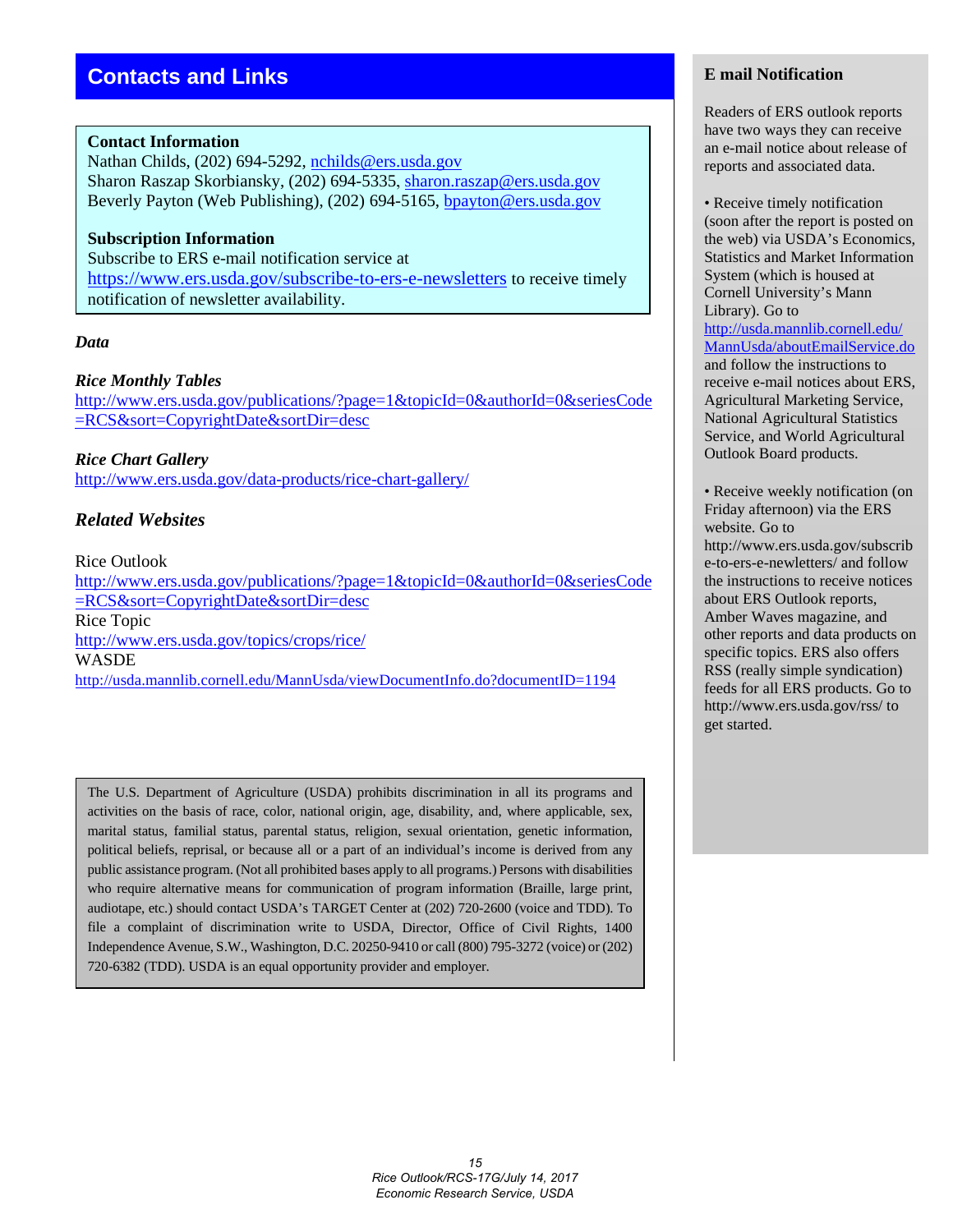# **Tables**

| Table 1--U.S. rice supply and use 1/ |         |         |         |                           |         |         |          |
|--------------------------------------|---------|---------|---------|---------------------------|---------|---------|----------|
| Item                                 | 2011/12 | 2012/13 | 2013/14 | 2014/15                   | 2015/16 | 2016/17 | 2017/18  |
|                                      |         |         |         |                           |         | 2/      | 2/       |
| <b>TOTAL RICE</b>                    |         |         |         | Million acres             |         |         |          |
| Area:                                |         |         |         |                           |         |         |          |
| Planted                              | 2.689   | 2.700   | 2.490   | 2.954                     | 2.625   | 3.150   | 2.562    |
| Harvested                            | 2.617   | 2.679   | 2.469   | 2.933                     | 2.585   | 3.097   | 2.482    |
|                                      |         |         |         | Pounds per harvested acre |         |         |          |
| Yield                                | 7,067   | 7,463   | 7,694   | 7,576                     | 7,472   | 7,237   | 7,707    |
|                                      |         |         |         | Million cwt               |         |         |          |
| <b>Beginning stocks</b>              | 48.5    | 41.1    | 36.4    | 31.8                      | 48.5    | 46.5    | 46.1     |
| Production                           | 184.9   | 199.9   | 190.0   | 222.2                     | 193.1   | 224.1   | 191.3    |
| Imports                              | 19.4    | 21.1    | 23.1    | 24.6                      | 24.1    | 23.5    | 24.2     |
| <b>Total supply</b>                  | 252.8   | 262.1   | 249.5   | 278.7                     | 265.8   | 294.1   | 261.6    |
|                                      |         |         |         |                           |         |         |          |
| Food, industrial,                    |         |         |         |                           |         |         |          |
| & residual 3/                        | 108.4   | 116.9   | 122.0   | 131.8                     | 109.9   | 129.9   | N/A      |
| Seed                                 | 2.4     | 2.2     | 2.4     | 2.1                       | 2.5     | 2.1     | N/A      |
| Total domestic use                   | 110.8   | 119.0   | 124.4   | 133.9                     | 112.4   | 132.0   | 120.0    |
|                                      |         |         |         |                           |         |         |          |
| <b>Exports</b>                       | 100.9   | 106.6   | 93.3    | 96.3                      | 107.0   | 116.0   | 109.0    |
| Rough                                | 33.0    | 34.1    | 28.0    | 32.3                      | 39.3    | 42.0    | 41.0     |
| Milled 4/                            | 67.9    | 72.5    | 65.3    | 63.9                      | 67.7    | 74.0    | 68.0     |
|                                      |         |         |         |                           |         |         |          |
| Total use                            | 211.7   | 225.7   | 217.6   | 230.2                     | 219.3   | 248.0   | 229.0    |
|                                      |         |         |         |                           |         |         |          |
| <b>Ending stocks</b>                 | 41.1    | 36.4    | 31.8    | 48.5                      | 46.5    | 46.1    | 32.6     |
|                                      |         |         |         | Percent                   |         |         |          |
|                                      |         |         |         |                           |         |         |          |
| Stocks-to-use ratio                  | 19.4    | 16.1    | 14.6    | 21.1                      | 21.2    | 18.6    | 14.2     |
|                                      |         |         |         | \$/cwt                    |         |         |          |
| Average farm                         |         |         |         |                           |         |         | 11.80 to |
| price 5/                             | 14.50   | 15.10   | 16.30   | 13.40                     | 12.20   | 10.50   | 12.80    |
|                                      |         |         |         |                           |         |         |          |
|                                      |         |         |         | Percent                   |         |         |          |
| Average                              |         |         |         |                           |         |         |          |
| milling rate                         | 69.93   | 70.00   | 71.00   | 70.50                     | 70.00   | 70.00   | 70.00    |

N/A = not available. 1/ August-July market year; rough equivalent. 2/ Projected. 3/ Residual includes unreported

use, processing losses, and estimating errors. 4/ Rough-rice equivalent. 5/ Market-year weighted average. Source: *World Agricultural Supply and Demand Estimates,* USDA, World Agricultural Outlook Board. *Updated July 12, 2017.*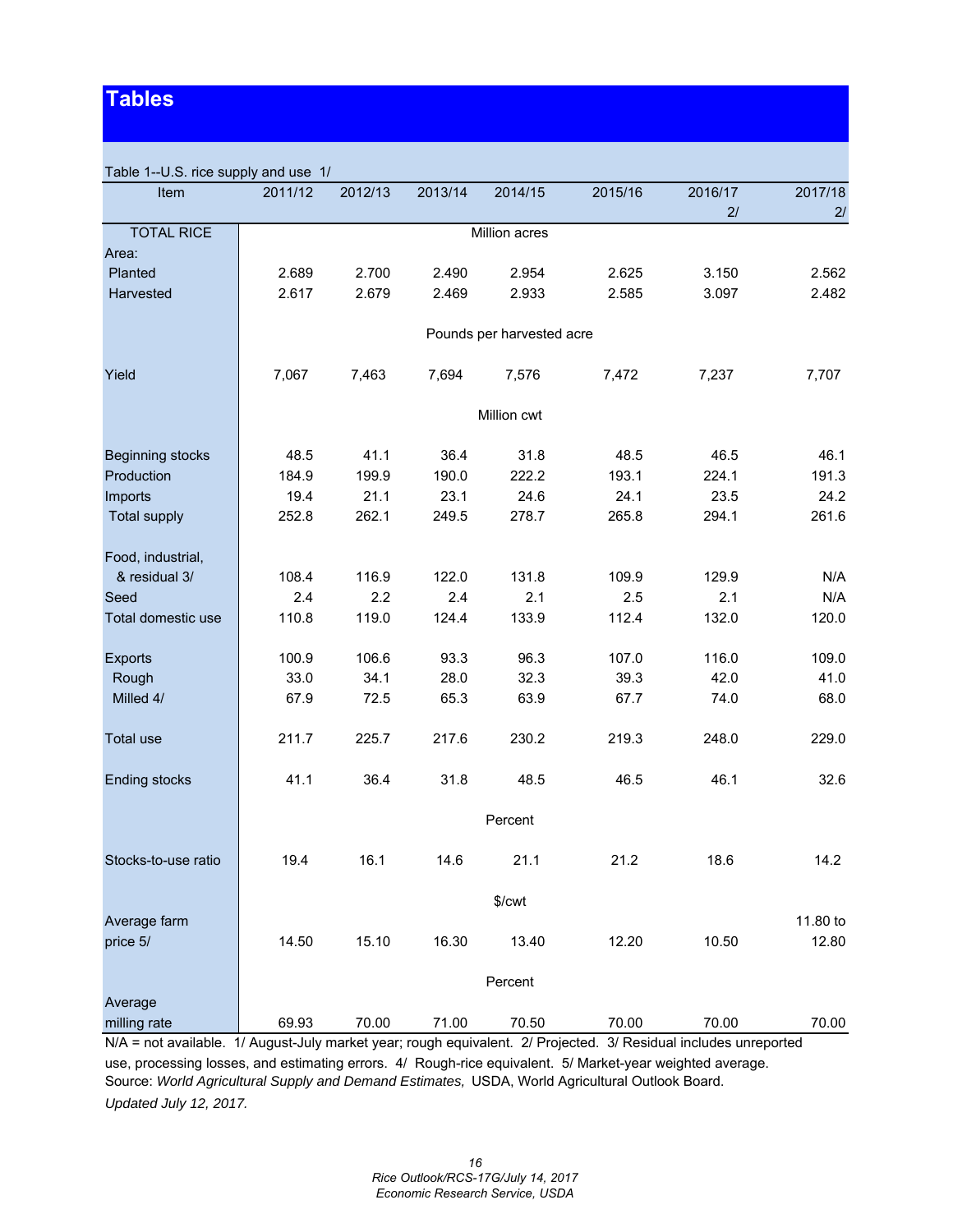| Table 2--U.S. rice supply and use, by class 1/                                                                                      |                      |         |         |                           |               |                   |  |  |  |
|-------------------------------------------------------------------------------------------------------------------------------------|----------------------|---------|---------|---------------------------|---------------|-------------------|--|--|--|
| Item                                                                                                                                | 2012/13              | 2013/14 | 2014/15 | 2015/16                   | 2016/17<br>21 | 2017/18<br>21     |  |  |  |
| <b>LONG GRAIN:</b>                                                                                                                  |                      |         |         | <b>Million acres</b>      |               |                   |  |  |  |
| Planted                                                                                                                             | 1.994                | 1.781   | 2.211   | 1.879                     | 2.442         |                   |  |  |  |
| Harvested                                                                                                                           | 1.979                | 1.767   | 2.196   | 1.848                     | 2.403         |                   |  |  |  |
|                                                                                                                                     |                      |         |         | Pounds per harvested acre |               |                   |  |  |  |
| Yield                                                                                                                               | 7,291                | 7,464   | 7,407   | 7,219                     | 6,927         |                   |  |  |  |
|                                                                                                                                     |                      |         |         | Million cwt               |               |                   |  |  |  |
| <b>Beginning stocks</b>                                                                                                             | 24.3                 | 21.9    | 16.2    | 26.5                      | 22.7          | 31.5              |  |  |  |
| Production                                                                                                                          | 144.3                | 131.9   | 162.7   | 133.4                     | 166.5         | 136.4             |  |  |  |
| Imports                                                                                                                             | 18.7                 | 20.5    | 21.8    | 20.9                      | 20.3          | 21.0              |  |  |  |
| <b>Total supply</b>                                                                                                                 | 187.3                | 174.2   | 200.6   | 180.7                     | 209.5         | 188.9             |  |  |  |
| Domestic use 3/                                                                                                                     | 89.6                 | 96.1    | 105.6   | 82.1                      | 100.0         | 92.0              |  |  |  |
| <b>Exports</b>                                                                                                                      | 75.8                 | 61.9    | 68.5    | 75.9                      | 78.0          | 77.0              |  |  |  |
| <b>Total use</b>                                                                                                                    | 165.4                | 158.0   | 174.2   | 158.0                     | 178.0         | 169.0             |  |  |  |
| <b>Ending stocks</b>                                                                                                                | 21.9                 | 16.2    | 26.5    | 22.7                      | 31.5          | 19.9              |  |  |  |
|                                                                                                                                     |                      |         |         | Percent                   |               |                   |  |  |  |
| Stocks-to-use ratio                                                                                                                 | 13.2                 | 10.3    | 15.2    | 14.4                      | 17.7          | 11.7              |  |  |  |
|                                                                                                                                     |                      |         |         | \$/cwt                    |               |                   |  |  |  |
| Average farm price 4/                                                                                                               | 14.50                | 15.40   | 11.90   | 11.20                     | 9.70          | 11.20 to<br>12.20 |  |  |  |
|                                                                                                                                     |                      |         |         |                           |               |                   |  |  |  |
| <b>MEDIUM/SHORT GRAIN:</b>                                                                                                          | <b>Million acres</b> |         |         |                           |               |                   |  |  |  |
| Planted                                                                                                                             | 0.706                | 0.709   | 0.743   | 0.746                     | 0.708         |                   |  |  |  |
| Harvested                                                                                                                           | 0.700                | 0.702   | 0.737   | 0.737                     | 0.694         |                   |  |  |  |
|                                                                                                                                     |                      |         |         | Pounds per harvested acre |               |                   |  |  |  |
| Yield                                                                                                                               | 7,951                | 8,270   | 8,080   | 8,107                     | 8,311         |                   |  |  |  |
|                                                                                                                                     |                      |         |         | Million cwt               |               |                   |  |  |  |
| <b>Beginning stocks</b>                                                                                                             | 14.7                 | 12.2    | 13.3    | 20.2                      | 20.9          | 11.8              |  |  |  |
| Production                                                                                                                          | 55.7                 | 58.1    | 59.6    | 59.7                      | 57.7          | 54.9              |  |  |  |
| Imports                                                                                                                             | 2.3                  | 2.6     | 2.9     | 3.3                       | 3.2           | 3.2               |  |  |  |
| Total supply 5/                                                                                                                     | 72.5                 | 72.9    | 76.1    | 82.2                      | 81.8          | 69.9              |  |  |  |
| Domestic use 3/                                                                                                                     | 29.4                 | 28.2    | 28.3    | 30.3                      | 32.0          | 28.0              |  |  |  |
| <b>Exports</b>                                                                                                                      | 30.8                 | 31.4    | 27.7    | 31.0                      | 38.0          | 32.0              |  |  |  |
| Total use                                                                                                                           | 60.3                 | 59.6    | 56.0    | 61.3                      | 70.0          | 60.0              |  |  |  |
| <b>Ending stocks</b>                                                                                                                | 12.2                 | 13.3    | 20.2    | 20.9                      | 11.8          | 9.9               |  |  |  |
|                                                                                                                                     |                      |         |         | Percent                   |               |                   |  |  |  |
| Stocks-to-use ratio                                                                                                                 | 20.3                 | 22.4    | 36.0    | 34.1                      | 16.8          | 16.5              |  |  |  |
|                                                                                                                                     |                      |         |         | \$/cwt                    |               |                   |  |  |  |
|                                                                                                                                     |                      |         |         |                           |               |                   |  |  |  |
| Average farm price<br>U.S. average 4/ 6/                                                                                            | 17.40                | 19.20   | 18.30   | 15.30                     | 12.80         | 13.40 to          |  |  |  |
|                                                                                                                                     |                      |         |         |                           |               | 14.40             |  |  |  |
| California 6/7/                                                                                                                     | 18.40                | 20.70   | 21.60   | 18.10                     | 13.50         | 14.00 to          |  |  |  |
|                                                                                                                                     |                      |         |         |                           |               | 15.00             |  |  |  |
| Other States 4/                                                                                                                     | 14.70                | 15.70   | 14.40   | 11.20                     | 10.10         | 11.40 to          |  |  |  |
| <b>Ending stocks</b>                                                                                                                |                      |         |         |                           |               | 12.40             |  |  |  |
| difference 1/                                                                                                                       | 2.3                  | 2.3     | 1.9     | 2.9                       | 2.9           | 2.9               |  |  |  |
| -- = Not available. 1/ Stock totals by type omit brokens, which are included in total stocks for all types of rice in table 1. 2/ P |                      |         |         |                           |               |                   |  |  |  |

3/ Includes residual. 4/ Market year begins August 1. 5/ Accounts for the difference in beginning and ending stocks of broke Thus, total supply of medium/short-grain may not equal the sum of beginning stocks, production, and imports. 6/ The medium/short-grain season-average farm price (SAFP) largely reflects rice that is marketed through

price pools in California. The pool price is not final until all the rice in the pool is marketed for the crop year. Therefore, SAFP forecasts based on the average of NASS monthly prices and the final price may differ.

7/ Market year begins October 1.

Source: *World Agricultural Supply and Demand Estimates, USDA,* World Agricultural Outlook Board. *Last updated July 12, 2017.*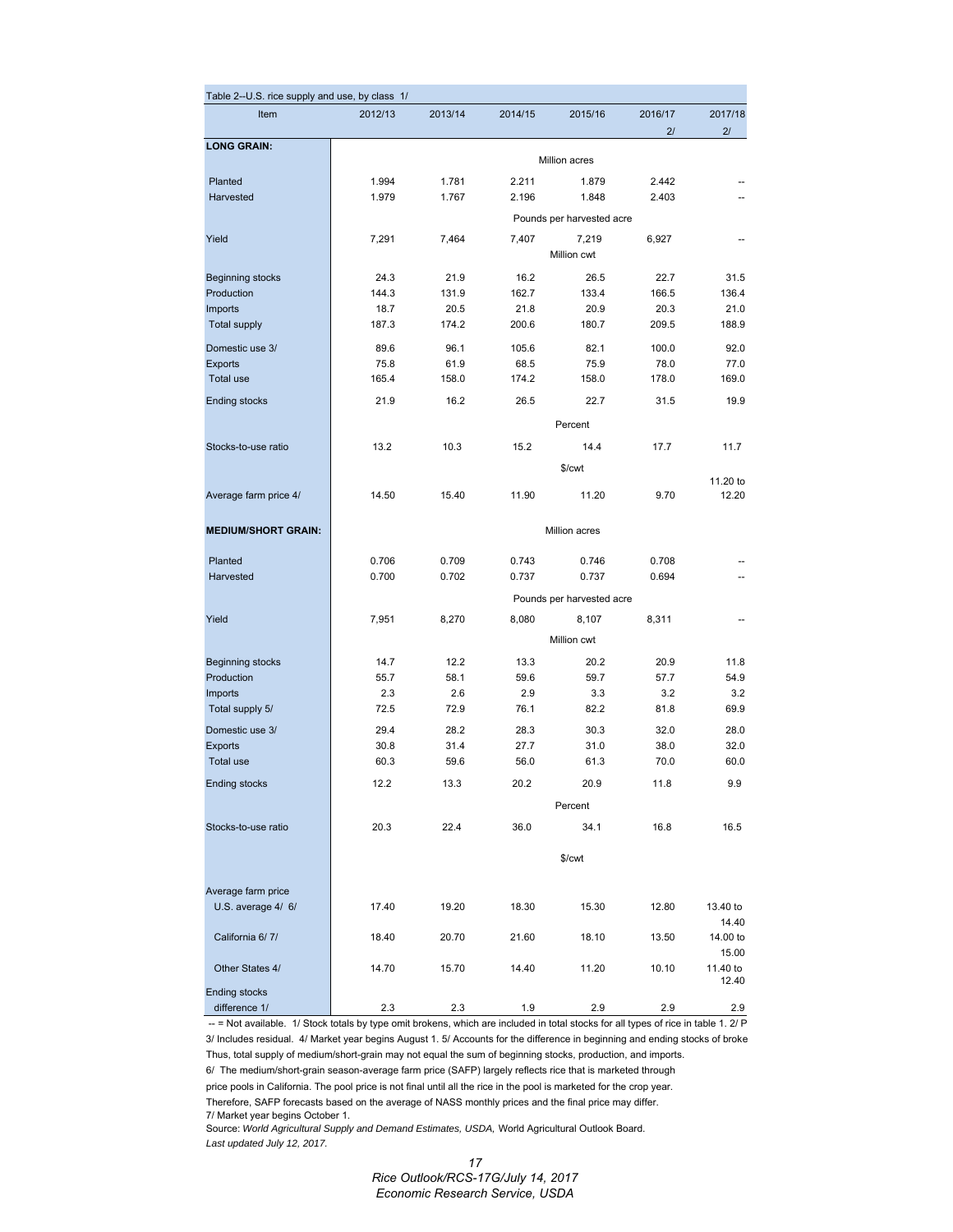| Table 3--U.S. monthly average farm prices and marketings |                    |           |                    |           |                    |           |
|----------------------------------------------------------|--------------------|-----------|--------------------|-----------|--------------------|-----------|
|                                                          | 2016/17            |           | 2015/16            |           | 2014/15            |           |
| Month                                                    | \$/ <sub>cut</sub> | 1,000 cwt | \$/ <sub>cut</sub> | 1,000 cwt | \$/ <sub>cut</sub> | 1,000 cwt |
|                                                          |                    |           |                    |           |                    |           |
| August                                                   | 11.80              | 8,220     | 12.00              | 11,079    | 15.50              | 9,798     |
| September                                                | 10.70              | 9,848     | 11.90              | 12,368    | 14.40              | 10,055    |
| October                                                  | 10.30              | 15,103    | 12.10              | 16,336    | 13.90              | 17,576    |
| November                                                 | 10.30              | 14,752    | 12.40              | 13,433    | 14.50              | 13,906    |
| December                                                 | 10.30              | 17,177    | 12.80              | 14,754    | 13.60              | 17,627    |
| January                                                  | 10.80              | 19,163    | 13.30              | 17,810    | 15.10              | 17,091    |
| February                                                 | 9.81               | 15,119    | 12.10              | 14,857    | 12.80              | 12,456    |
| March                                                    | 9.97               | 18,723    | 11.80              | 13,562    | 12.60              | 14,560    |
| April                                                    | 9.87               | 18,127    | 11.50              | 13,889    | 12.60              | 15,918    |
| May                                                      | 10.10              | 17,041    | 11.70              | 13,754    | 12.50              | 13,145    |
| June                                                     |                    |           | 11.70              | 12,159    | 12.00              | 14,657    |
| July                                                     |                    |           | 12.10              | 13,103    | 11.60              | 16,542    |
| Average price to date                                    | $10.31$ $1/$       |           |                    |           |                    |           |
| Season-average farm price                                | 10.50              |           | 12.20              |           | 13.40              |           |
| Average marketings                                       |                    | 15,327    |                    | 13,925    |                    | 14,444    |
| Total volume marketed                                    |                    | 153,273   |                    | 167,104   |                    | 173,331   |

1/ Weighted average.

Source: Monthly cash price and marketings, *Agricultural Prices, USDA,* National Agricultural Statistics Service. *Last updated July 12, 2017.*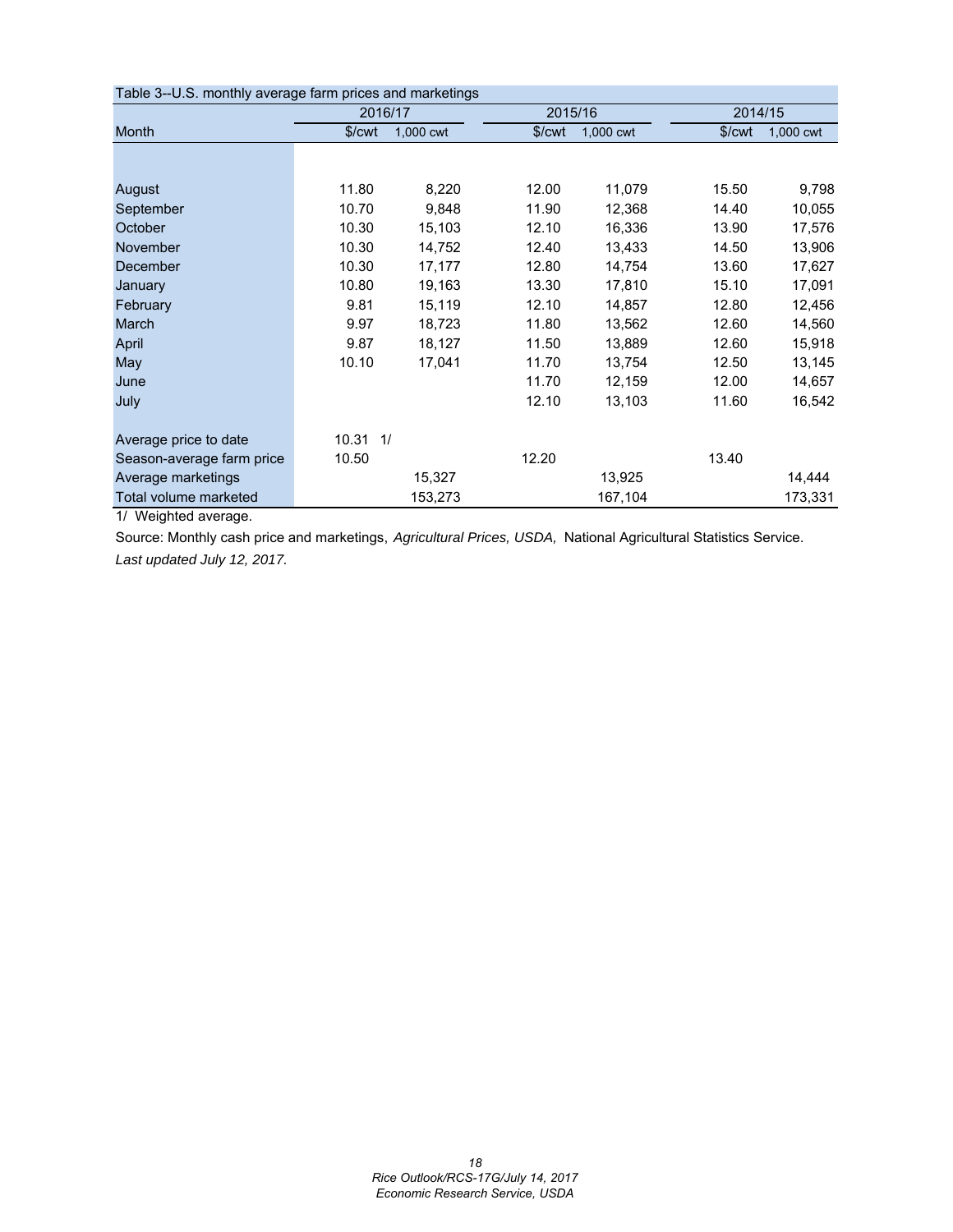| Table 4 -- U.S. monthly average farm prices and marketings by class |                    |            |        |           |                    |                         |                    |           |  |  |
|---------------------------------------------------------------------|--------------------|------------|--------|-----------|--------------------|-------------------------|--------------------|-----------|--|--|
|                                                                     |                    | Long-grain |        |           |                    | Medium- and short-grain |                    |           |  |  |
|                                                                     | 2016/17            |            |        | 2015/16   |                    | 2016/17                 | 2015/16            |           |  |  |
| Month                                                               | \$/ <sub>cut</sub> | 1,000 cwt  | \$/cwt | 1,000 cwt | \$/ <sub>cut</sub> | 1,000 cwt               | \$/ <sub>cut</sub> | 1,000 cwt |  |  |
|                                                                     |                    |            |        |           |                    |                         |                    |           |  |  |
| August                                                              | 10.80              | 6,133      | 10.40  | 8,752     | 14.80              | 2,087                   | 18.20              | 2,327     |  |  |
| September                                                           | 10.00              | 7,432      | 10.90  | 10,217    | 12.70              | 2,416                   | 16.50              | 2,151     |  |  |
| October                                                             | 9.67               | 11,470     | 11.50  | 12,797    | 12.30              | 3,633                   | 14.40              | 3,539     |  |  |
| November                                                            | 9.63               | 11,556     | 11.50  | 10,334    | 12.70              | 3,196                   | 15.60              | 3,099     |  |  |
| December                                                            | 9.70               | 13,323     | 11.40  | 10,457    | 12.30              | 3,854                   | 16.10              | 4,297     |  |  |
| January                                                             | 9.67               | 12,909     | 11.60  | 11,694    | 13.10              | 6,254                   | 16.60              | 6,116     |  |  |
| February                                                            | 9.42               | 12,765     | 11.60  | 11,980    | 11.90              | 2,354                   | 13.90              | 2,877     |  |  |
| March                                                               | 9.39               | 14,416     | 11.20  | 10,811    | 11.90              | 4,307                   | 14.30              | 2,751     |  |  |
| April                                                               | 9.15               | 14,254     | 10.90  | 11,059    | 12.60              | 3,873                   | 14.00              | 2,830     |  |  |
| May                                                                 | 9.35               | 13,328     | 10.90  | 10,750    | 13.00              | 3,713                   | 14.50              | 3,004     |  |  |
| June                                                                |                    |            | 10.80  | 9,057     |                    |                         | 14.10              | 3,102     |  |  |
| July                                                                |                    |            | 10.80  | 8,896     |                    |                         | 14.70              | 4,207     |  |  |
| Average to date 1/                                                  | 9.59               |            |        |           | 12.68              |                         |                    |           |  |  |
| Season-average farm price                                           | 9.70               |            | 11.20  |           | 12.80 2/           |                         | 15.30              |           |  |  |
| Average marketings                                                  |                    | 11,759     |        | 10,567    |                    | 3,569                   |                    | 3,358     |  |  |
| Total volume marketed                                               |                    | 117,586    |        | 126,804   |                    | 35,687                  |                    | 40,300    |  |  |

Market year August-July. 1/ Weighted average.

2/ The medium/short-grain season-average farm price (SAFP) largely reflects rice that is marketed through

price pools in California. The pool price is not final until all the rice in the pool is marketed for the crop year.

Therefore, SAFP forecasts based on the average of NASS monthly prices and the final price may differ.

Source: Monthly cash price and marketings, *Agricultural Prices,* USDA*,* National Agricultural Statistics Service. *Last updated July 12, 2017.*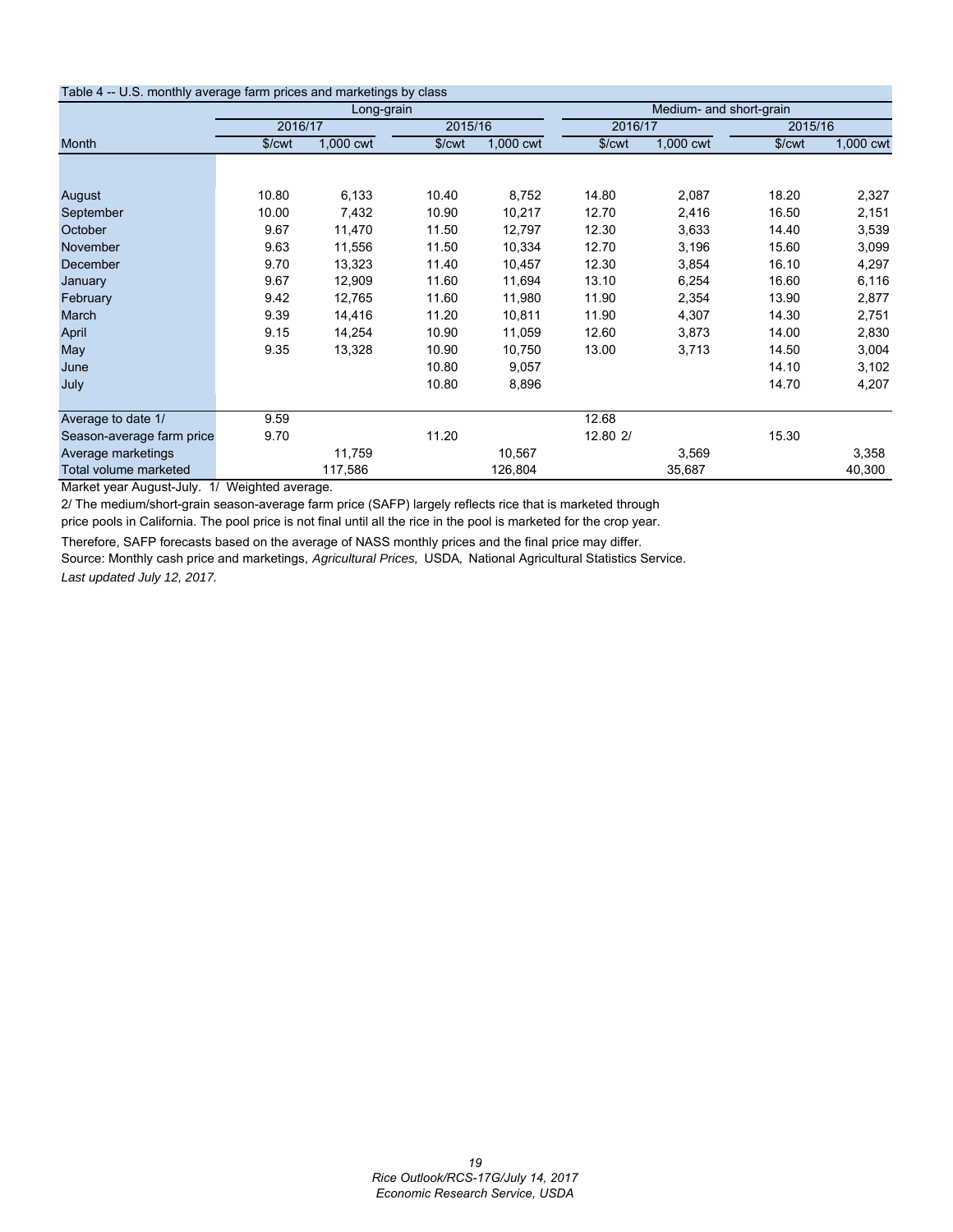| Table 5--U.S. medium- and short-grain monthly rough-rice cash prices by region 1/ |                    |         |           |                    |                 |
|-----------------------------------------------------------------------------------|--------------------|---------|-----------|--------------------|-----------------|
|                                                                                   |                    |         |           |                    |                 |
|                                                                                   | California         |         |           |                    | Other States 2/ |
| Month                                                                             | 2016/17            | 2015/16 | Month     | 2016/17            | 2015/16         |
|                                                                                   |                    |         |           |                    |                 |
|                                                                                   | \$/ <sub>cut</sub> |         |           | \$/ <sub>cut</sub> |                 |
|                                                                                   |                    |         |           |                    |                 |
| October                                                                           | 13.50              | 19.00   | August    | 10.00              | 12.90           |
| November                                                                          | 13.60              | 18.60   | September | 9.56               | 12.10           |
| December                                                                          | 13.30              | 19.00   | October   | 10.40              | 12.00           |
| January                                                                           | 13.80              | 18.50   | November  | 9.42               | 11.70           |
| February                                                                          | 13.40              | 17.50   | December  | 10.50              | 11.70           |
| March                                                                             | 12.50              | 18.40   | January   | 10.30              | 11.40           |
| April                                                                             | 13.20              | 18.20   | February  | 9.95               | 11.20           |
| May                                                                               | 13.60              | 18.10   | March     | 10.30              | 10.60           |
| June                                                                              |                    | 17.80   | April     | 10.10              | 10.30           |
| July                                                                              |                    | 17.30   | May       | 10.20              | 10.20           |
| August                                                                            |                    | 16.80   | June      |                    | 10.40           |
| September                                                                         |                    | 16.30   | July      |                    | 9.93            |
| Simple average to date                                                            | 13.36              |         |           | 10.07              |                 |
|                                                                                   |                    |         |           |                    |                 |
| Market-year                                                                       |                    |         |           |                    |                 |
| average                                                                           | 13.50              | 18.10   |           | 10.10              | 11.20           |
|                                                                                   |                    |         |           |                    |                 |
|                                                                                   |                    |         |           |                    |                 |

---- Not reported. 1/ The California market year begins October 1; the Other States' market year begins August 1 2/ The remaining U.S. rice growing States are Arkansas, Louisiana, Mississippi, Missouri, and Texas.

Source: *Quick Stats, USDA,* National Agricultural Statistics Service, http://www.nass.usda.gov/Quick\_Stats/. *Last updated July 12, 2017.*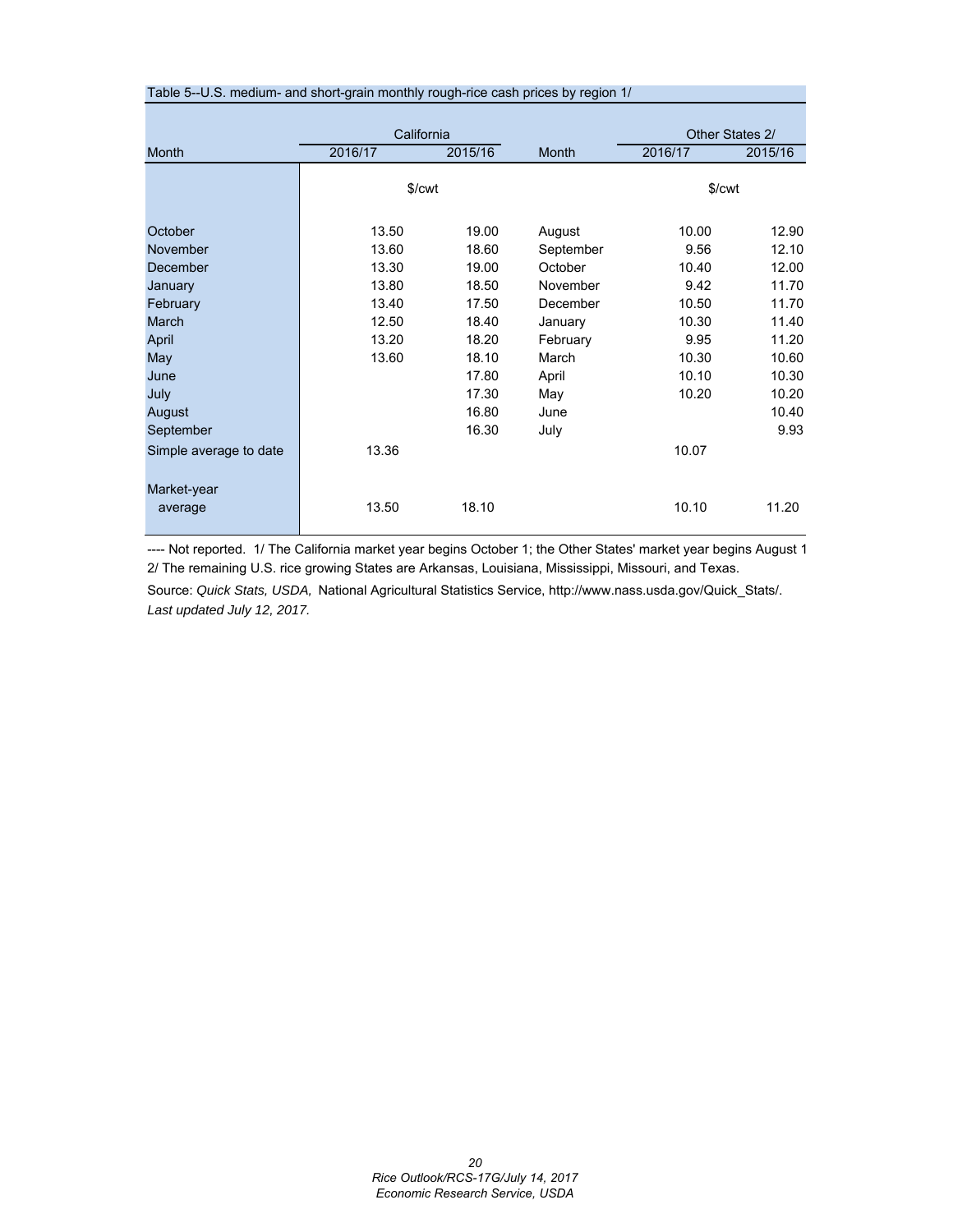| Table 6--OSDA-calculated world market rice prices (rough basis) T/ |            |             |            |             |            |             |
|--------------------------------------------------------------------|------------|-------------|------------|-------------|------------|-------------|
|                                                                    | 2016/17    |             | 2015/16    |             |            | 2014/15     |
|                                                                    |            | Medium/     |            | Medium/     |            | Medium/     |
| Month                                                              | Long-grain | short-grain | Long-grain | short-grain | Long-grain | short-grain |
|                                                                    |            |             |            |             |            |             |
|                                                                    |            |             | \$/cwt     |             |            |             |
|                                                                    |            |             |            |             |            |             |
| August                                                             | 9.27       | 9.48        | 9.31       | 9.68        | 11.80      | 12.12       |
| September                                                          | 8.66       | 8.86        | 9.21       | 9.46        | 11.76      | 12.09       |
| October                                                            | 8.43       | 8.62        | 9.42       | 9.68        | 11.40      | 11.71       |
| <b>November</b>                                                    | 8.39       | 8.58        | 9.53       | 9.79        | 11.04      | 11.33       |
| December                                                           | 8.46       | 8.65        | 9.42       | 9.68        | 10.81      | 11.10       |
| January                                                            | 8.55       | 8.74        | 9.18       | 9.43        | 10.56      | 10.83       |
| February                                                           | 8.59       | 9.01        | 9.33       | 9.40        | 10.27      | 10.41       |
| March                                                              | 8.60       | 9.02        | 9.22       | 9.30        | 10.00      | 10.13       |
| April                                                              | 8.65       | 9.07        | 9.40       | 9.48        | 10.02      | 10.15       |
| May                                                                | 9.08       | 9.54        | 9.61       | 9.70        | 9.78       | 9.91        |
| June                                                               | 9.98       | 10.48       | 9.88       | 9.97        | 9.62       | 9.74        |
| July 2/                                                            | 10.01      | 10.52       | 10.03      | 10.13       | 9.70       | 9.82        |
| Market-year                                                        |            |             |            |             |            |             |
| average 1/                                                         | 8.89       | 9.21        | 9.46       | 9.64        | 10.56      | 10.78       |

| Table 6--USDA-calculated world market rice prices (rough basis) 1/ |  |  |
|--------------------------------------------------------------------|--|--|
|                                                                    |  |  |

1/ Simple average of the U.S. Department of Agriculture's weekly adjusted world market price. 2/ Preliminary.

Source: USDA, Farm Service Agency, Economic and Policy Analysis, Rice Reports,

http://www.fsa.usda.gov/programs-and-services/economic-and-policy-analysis/food-grains-analysis/rice-reports/inde *Last updated July 12, 2017.*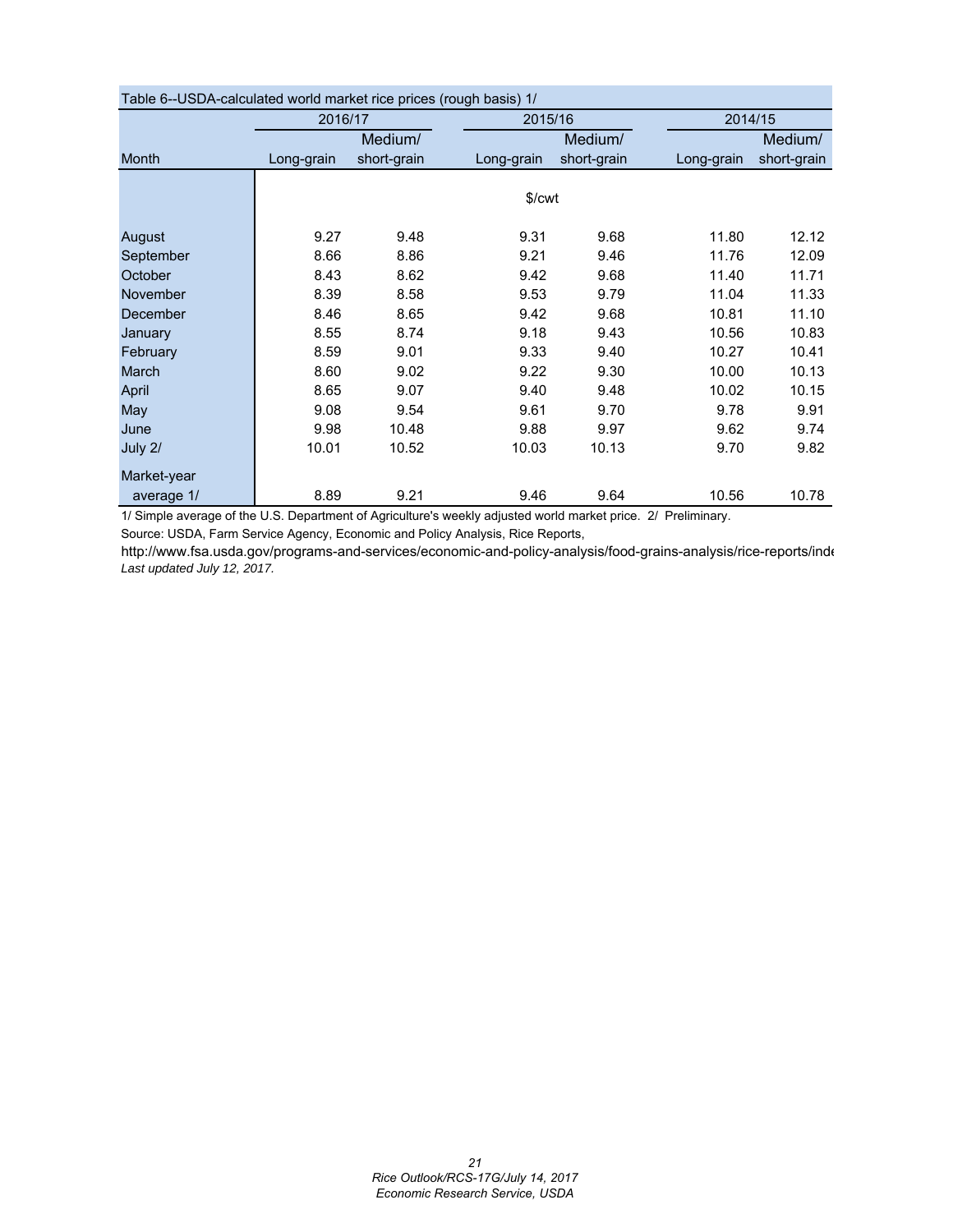#### Table 7--U.S. rice imports 1/ Country 2009/10 2010/11 2011/12 2012/13 2013/14 2014/15 2015/16 or market market market market market market market 2015/16 2016/17 region year year year year year year year Aug-May 2/ Aug-May 2/ 1,000 tons **ASIA** 563.9 529.8 541.5 624.8 647.1 703.1 676.8 557.8 573.3 China 3.8 3.1 3.6 2.7 3.2 4.8 3.9 3.3 3.3 3.3 India 94.8 96.5 110.5 129.3 138.8 128.7 166.6 140.0 122.4 Pakistan 19.4 17.3 15.2 17.7 26.6 25.2 27.6 22.9 17.3 Thailand 401.0 393.5 387.6 393.8 428.6 472.2 437.3 357.7 401.4 Vietnam 41.6 15.9 21.7 77.8 45.4 67.5 35.6 30.1 25.4 Other 3.4 3.6 2.8 3.6 4.5 4.9 5.7 3.9 3.5 **EUROPE & FORMER SOVIET UNION** 9.4 12.5 14.3 12.0 12.0 14.5 16.3 14.0 14.0 Italy 6.2 7.5 5.2 7.5 8.2 9.0 9.5 8.0 9.1 Spain 1.6 1.6 3.8 4.7 2.3 1.2 1.8 2.1 1.9 1.4 Russia 0.0 0.0 0.0 0.0 0.0 0.0 0.0 0.0 0.1 United Kingdom 0.1 0.0 0.0 0.1 0.5 2.3 3.2 2.8 2.3 Other 1.2 1.5 1.5 1.2 4.3 2.1 2.0 1.4 1.5 1.2 1.2 **WESTERN HEMISPHERE** 30.4 42.7 64.5 35.9 41.0 47.1 76.6 69.1 30.0 Argentina 2.5 2.7 3.4 5.5 4.0 5.4 5.9 5.0 4.1 Brazil 3.5 6.3 30.5 5.0 14.4 16.5 51.8 47.6 12.6 Canada 15.4 17.1 16.3 12.1 13.8 11.5 10.5 8.9 9.6 Mexico 6.1 1.3 1.1 1.0 1.2 1.2 2.0 1.7 1.6 Uruguay 2.9 15.4 13.2 12.3 5.3 6.2 3.2 3.0 0.7 Other 2.8 1.4 0.0 0.0 0.0 0.0 0.1 2.3 6.3 3.2 2.8 1.4 **OTHER** 5.5 3.5 1.0 1.9 40.3 24.7 3.0 3.2 4.5 Egypt 0.6 0.0 0.0 0.6 0.0 0.1 0.4 0.4 0.0 United Arab Emirates 4.4 3.0 0.5 0.4 1.0 0.9 0.6 0.4 1.9 Australia 0.0 0.0 0.0 0.4 37.4 23.1 1.0 0.8 0.6 Other 0.4 0.5 0.4 0.4 1.9 0.6 0.0 1.6 2.0 **TOTAL** 609.2 588.6 621.2 674.6 740.4 789.4 772.7 644.2 621.9

1/ Total August-July imports reported by the U.S. Census Bureau. 2/ Through March only.

All data are reported on a product-weight basis. Categories may not sum to total due to rounding. Source: U.S. Census Bureau, Department of Commerce.

*Last updated July 12, 2017.*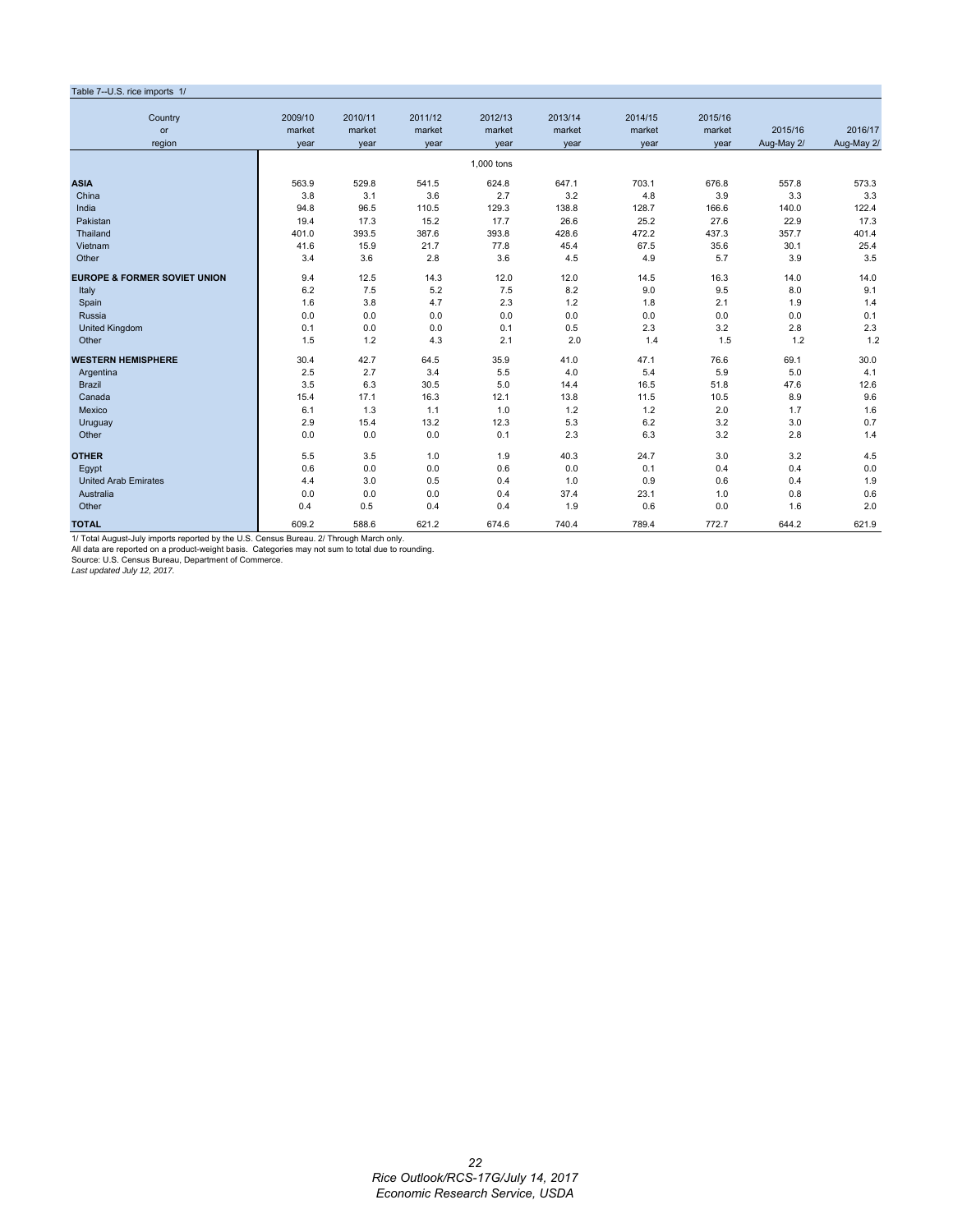#### Table 8--U.S. commercial rice exports

| rable o--0.3. commercial rice exports  |              |              |              |              |              |              |               |                 |                |
|----------------------------------------|--------------|--------------|--------------|--------------|--------------|--------------|---------------|-----------------|----------------|
| Country                                | 2009/10      | 2010/11      | 2011/12      | 2012/13      | 2013/14      | 2014/15      | 2015/16       | 2015/16         | 2016/17        |
| or                                     | market       | market       | market       | market       | market       | market       | market        | through         | through        |
| region                                 | year 1/      | year 1/      | year 1/      | year 1/      | year 1/      | year 1/      | year 1/       | July 7, 2016 2/ | July 6 2017 2/ |
|                                        |              |              |              |              |              |              |               |                 |                |
|                                        |              |              |              | 1,000 tons   |              |              |               |                 |                |
| <b>EUROPE &amp; FSU</b>                | 98.3         | 101.7        | 61.3         | 41.7         | 38.1         | 30.2         | 22.2          | 21.7            | 18.8           |
| <b>European Union</b>                  | 88.6         | 90.3         | 52.2         | 37.7         | 30.6         | 26.8         | 18.6          | 18.4            | 15.1           |
| <b>Other Europe</b>                    | 2.6          | 5.3          | 5.5          | 1.1          | 2.9          | 2.3          | 2.5           | 2.2             | 2.7            |
| Former Soviet Union (FSU)              | 7.1          | 6.1          | 3.6          | 2.9          | 4.6          | 1.1          | 1.1           | 1.1             | 1.0            |
| <b>NORTHEAST ASIA</b>                  | 571.3        | 473.6        | 592.3        | 561.4        | 474.6        | 464.1        | 608.3         | 658.1           | 691.4          |
| Hong Kong                              | 1.1          | 0.6          | 2.6          | 6.2          | 6.2          | 0.3          | 1.1           | 1.3             | 13.1           |
| Japan                                  | 388.9        | 355.3        | 375.5        | 347.6        | 364.2        | 307.7        | 429.6         | 457.4           | 421.5          |
| South Korea                            | 79.4         | 100.6        | 148.6        | 145.1        | 72.1         | 123.5        | 132.6         | 153.2           | 220.7          |
| Taiwan                                 | 101.9        | 17.1         | 65.6         | 62.5         | 32.1         | 32.6         | 45.0          | 46.2            | 36.1           |
|                                        |              |              |              |              |              |              |               |                 |                |
| OTHER ASIA, OCEANIA, & THE MIDDLE EAST | 751.5        | 641.8        | 499.9        | 463.6        | 605.8        | 468.7        | 487.2         | 515.1           | 488.4          |
| Australia                              | 26.2         | 15.8         | 10.0         | 9.1          | 10.4         | 6.5          | 5.5           | 5.2             | 5.3            |
| Iran<br>Iraq                           | 0.0<br>135.1 | 0.0<br>114.0 | 4.9<br>0.0   | 125.7<br>0.0 | 0.0<br>132.5 | 0.0<br>123.5 | 61.4<br>155.4 | 61.4<br>155.4   | 0.0<br>32.3    |
| Israel                                 | 45.7         | 33.3         | 22.4         | 16.9         | 19.2         | 9.3          | 13.7          | 17.0            | 17.1           |
| Jordan                                 | 66.4         | 83.0         | 93.2         | 71.2         | 88.7         | 71.9         | 82.2          | 123.6           | 102.5          |
| Micronesia                             | 5.2          | 6.0          | 6.2          | 5.5          | 2.0          | 2.0          | 1.1           | 1.1             | 1.6            |
| New Zealand                            | 8.3          | 6.5          | 3.0          | 3.0          | 3.8          | 2.1          | 2.4           | 2.9             | 3.5            |
| Papua New Guinea                       | 37.9         | 9.4          | 0.0          | 0.0          | 0.0          | 12.4         | 20.9          | 20.9            | 2.0            |
| Saudi Arabia                           | 108.5        | 118.0        | 107.1        | 122.8        | 90.9         | 111.7        | 97.0          | 98.1            | 153.7          |
| Singapore                              | 3.0          | 5.3          | 5.8          | 6.6          | 7.5          | 3.8          | 3.3           | 3.2             | 4.3            |
| Syria                                  | 15.9         | 13.6         | 21.9         | 0.0          | 1.0          | 0.0          | 0.0           | 0.0             | 0.0            |
| Turkey                                 | 267.0        | 200.3        | 189.8        | 75.4         | 219.5        | 106.9        | 22.4          | 23.3            | 130.0          |
| Rest of Asia, Oceania, and Middle East | 32.3         | 36.6         | 35.6         | 27.4         | 30.3         | 18.6         | 21.9          | 3.0             | 36.1           |
| <b>AFRICA</b>                          | 117.4        | 432.4        | 179.6        | 249.1        | 110.8        | 128.0        | 91.4          | 91.3            | 151.8          |
| Algeria                                | 6.9          | 1.9          | 0.0          | 0.0          | 0.0          | 0.0          | 0.0           | 0.0             | 3.0            |
| Ghana                                  | 43.7         | 100.2        | 94.0         | 112.1        | 41.7         | 29.8         | 0.0           | 0.0             | 4.2            |
| Guinea-Conakry                         | 4.8          | 5.0          | 11.0         | 4.4          | 3.6          | 4.1          | 3.1           | 3.1             | 3.5            |
| Liberia                                | 8.4          | 38.5         | 26.7         | 15.5         | 6.3          | 0.5          | 1.8           | 1.8             | 8.4            |
| Libya                                  | 1.1          | 152.9        | 24.8         | 89.5         | 47.8         | 93.2         | 86.2          | 86.2            | 85.1           |
| Nigeria                                | 36.6         | 52.1         | 6.1          | 18.4         | 0.0          | 0.0          | 0.0           | 0.0             | 0.0            |
| Senegal                                | 0.0          | 49.8         | 0.0          | 0.0          | 0.0          | 0.0          | 0.0           | 0.0             | 0.0            |
| South Africa                           | 0.5          | 1.1          | 0.5          | 0.9          | 0.8          | 0.1          | 0.2           | 0.1             | 0.2            |
| Togo                                   | 0.0          | 23.9         | 0.0          | 0.0          | 0.0          | 0.0          | 0.0           | 0.0             | 0.0            |
| <b>Other Africa</b>                    | 15.4         | 7.0          | 16.5         | 8.3          | 10.6         | 0.4          | 0.1           | 0.1             | 47.4           |
| <b>WESTERN HEMISPHERE</b>              | 2,142.9      | 2,058.3      | 1,785.0      | 2,110.9      | 1,811.2      | 2,176.0      | 2,150.6       | 2,150.7         | 2,331.1        |
| <b>Bahamas</b>                         | 6.1          | 6.3          | 6.3          | 6.3          | 6.0          | 6.1          | 4.9           | 4.7             | 3.8            |
| <b>Brazil</b>                          | 15.4         | 20.0         | 0.1          | 0.1          | 0.1          | 0.1          | 0.0           | 0.0             | 0.0            |
| Canada                                 | 166.8        | 148.6        | 147.7        | 145.8        | 138.6        | 139.3        | 151.1         | 155.9           | 129.8          |
| Colombia                               | 0.2          | 0.2          | 0.1          | 150.1        | 138.9        | 285.3        | 159.2         | 178.5           | 119.5          |
| Costa Rica                             | 124.8        | 69.7         | 58.1         | 75.3         | 63.1         | 91.3         | 79.4          | 82.1            | 63.6           |
| Dominican Republic                     | 25.2         | 7.0          | 8.9          | 1.7          | 7.9          | 6.5          | 15.0          | 15.0            | 36.6           |
| El Salvador                            | 78.5         | 77.0         | 76.5         | 83.8         | 70.1         | 76.4         | 89.6          | 88.1            | 66.7           |
| Guatemala                              | 72.6         | 69.4         | 81.4         | 77.6         | 81.5         | 75.3         | 113.1         | 105.8           | 115.3          |
| <b>Haiti</b>                           | 226.5        | 248.9        | 233.4        | 342.0        | 323.9        | 362.1        | 403.0         | 414.5           | 464.8          |
| Honduras                               | 119.3        | 136.8        | 140.0        | 122.4        | 142.4        | 132.0        | 151.8         | 155.9           | 153.8          |
| Jamaica<br>Leeward & Windward Islands  | 20.2<br>8.3  | 25.5<br>9.4  | 11.6<br>10.2 | 1.2<br>2.9   | 1.2<br>1.6   | 1.2<br>0.5   | 1.2<br>0.7    | 1.1<br>0.8      | 0.4<br>0.8     |
| Mexico                                 | 775.1        | 848.5        | 803.7        | 749.5        | 690.7        | 716.7        | 618.7         | 615.4           | 766.2          |
| <b>Netherlands Antilles</b>            | 5.2          | 4.8          | 4.7          | 4.7          | 4.6          | 4.3          | 4.1           | 3.8             | 2.7            |
| Nicaragua                              | 147.0        | 142.2        | 40.6         | 39.9         | 10.3         | 2.0          | 0.0           | 0.0             | 6.1            |
| Panama                                 | 104.0        | 88.2         | 59.7         | 39.3         | 24.1         | 45.8         | 67.8          | 67.8            | 75.6           |
| Venezuela                              | 241.8        | 149.6        | 94.1         | 262.5        | 98.9         | 223.9        | 287.7         | 258.6           | 322.0          |
| Other Western Hemisphere               | 5.9          | 6.2          | 7.9          | 5.8          | 7.3          | 7.2          | 3.3           | 2.7             | 3.4            |
|                                        |              |              |              |              |              |              |               |                 |                |
| <b>UNKNOWN</b>                         | 0.0          | 0.0          | 0.0          | 0.0          | 0.0          | 21.9         | 0.0           | 37.7            | 7.5            |
| <b>TOTAL</b>                           | 3,681.4      | 3,707.7      | 3,118.0      | 3,426.7      | 3,040.7      | 3,267.0      | 3,359.6       | 3,474.5         | 3,688.9        |

1/ Total August-July marketing year commercial shipments. 2/ Total commercial shipments and outstanding sales. Source: *U.S. Export Sales* , USDA, Foreign Agricultural Service.

*Last updated July 13, 2017.*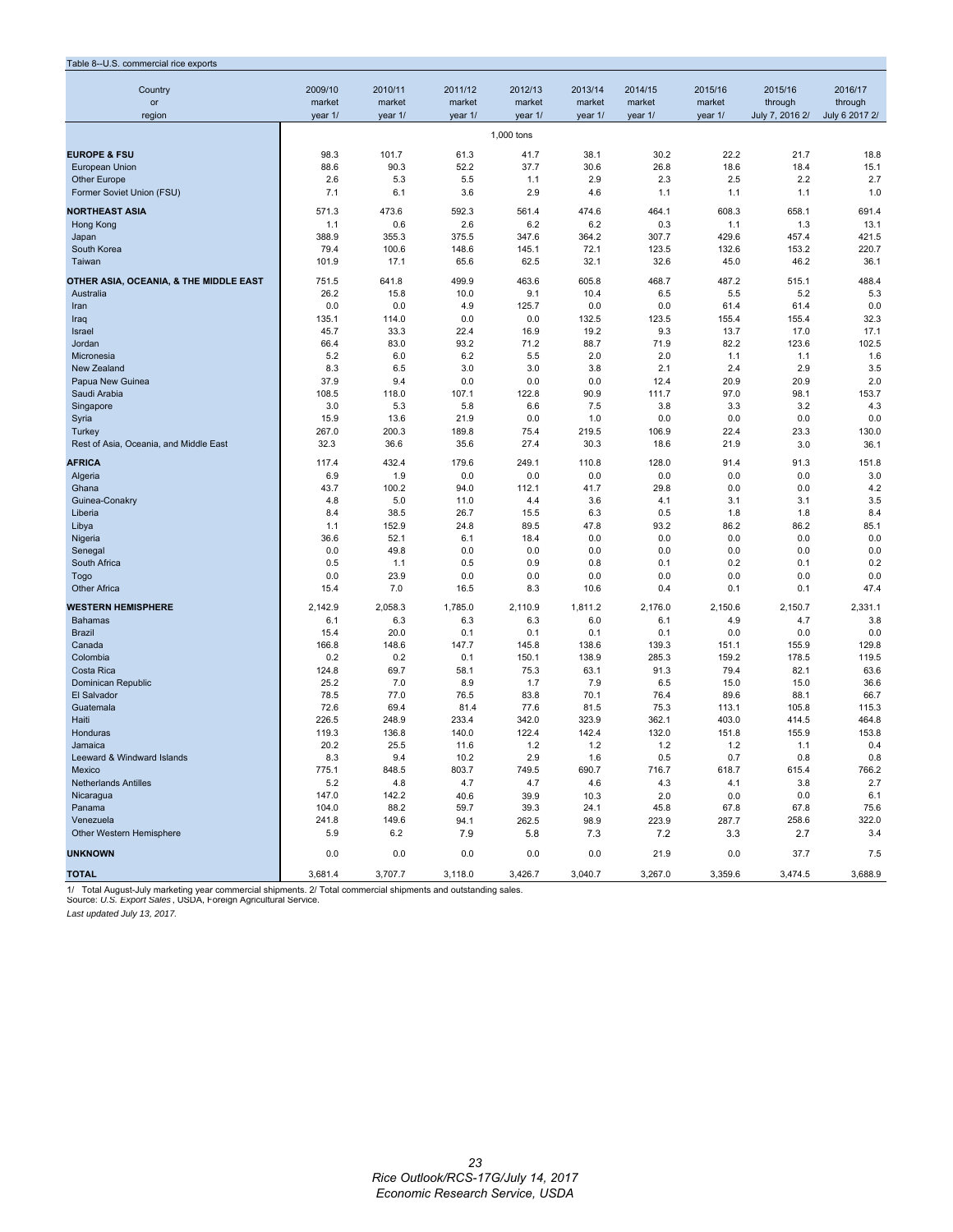| Table 9--U.S., Thailand, and Vietnam price quotes |            | <b>United States</b> |                  |                 |             |                |            |                |
|---------------------------------------------------|------------|----------------------|------------------|-----------------|-------------|----------------|------------|----------------|
| Month or                                          | Southern   | Southern             | California       |                 | Thailand 5/ |                |            | Vietnam 7/     |
| market-                                           | long-grain | long-grain           | medium-grain     | 100%            | 5%          | 15%            | A.16/      | 5%             |
| year 1/                                           | milled 2/  | rough 3/             | milled 4/        | Grade B         | Parboiled   | <b>Brokens</b> | Super      | <b>Brokens</b> |
|                                                   |            |                      |                  | \$ / metric ton |             |                |            |                |
| 2010/11<br>2011/12                                | 525<br>560 | 300<br>339           | 813<br>703       | 518<br>592      | 522<br>587  | 481<br>571     | 415<br>521 | 471<br>477     |
|                                                   |            |                      |                  |                 |             |                |            |                |
| Aug. 2012<br>Sep. 2012                            | 576<br>590 | 366<br>374           | 749<br>750       | 579<br>579      | 586<br>591  | 555<br>551     | 509<br>512 | 433<br>455     |
| Oct. 2012                                         | 593        | 365                  | 756              | 571             | 586         | 539            | 519        | 450            |
| Nov. 2012                                         | 595        | 360                  | 750              | 573             | 590         | 535            | 523        | 449            |
| Dec. 2012                                         | 595        | 360                  | 737              | 569             | 566         | 535            | 521        | 414            |
| Jan. 2013                                         | 607        | 360                  | 698              | 575             | 573         | 540            | 530        | 405            |
| Feb. 2013<br>Mar. 2013                            | 621        | 370                  | 650              | 575             | 574         | 542            | 534        | 400            |
| Apr. 2013                                         | 632<br>644 | 371<br>375           | 650<br>650       | 573<br>571      | 564<br>553  | 536<br>535     | 533<br>530 | 399<br>383     |
| May 2013                                          | 661        | 377                  | 663              | 558             | 552         | 514            | 511        | 376            |
| <b>June 2013</b>                                  | 639        | 389                  | 690              | 536             | 546         | 489            | 492        | 369            |
| <b>July 2013</b>                                  | 625        | 394                  | 690              | 519             | 538         | 459            | 462        | 389            |
| 2012/13                                           | 615        | 372                  | 703              | 565             | 568         | 528            | 515        | 410            |
| Aug. 2013                                         | 609        | 386                  | 690              | 493             | 507         | 430            | 428        | 391            |
| Sep. 2013                                         | 608        | 385                  | 660              | 461             | 462         | 418            | 416        | 363            |
| Oct. 2013                                         | 601        | 380                  | 631              | 445             | 450         | 399            | 391        | 395            |
| Nov. 2013                                         | 591        | 380                  | 625              | 433             | 449         | 395            | 385        | 403            |
| Dec. 2013                                         | 595        | 380                  | 625              | 428             | 449         | 394            | 370        | 427            |
| Jan. 2014<br>Feb. 2014                            | 590<br>579 | 380<br>380           | 625<br><b>NQ</b> | 418<br>423      | 442<br>447  | 360<br>370     | 310<br>313 | 404<br>398     |
| Mar. 2014                                         | 584        | 380                  | 1,100            | 416             | 431         | 377            | 314        | 388            |
| Apr. 2014                                         | 584        | 380                  | 1,075            | 401             | 409         | 373            | 306        | 385            |
| May 2014                                          | 584        | 380                  | 1,075            | 399             | 403         | 368            | 303        | 403            |
| <b>June 2014</b>                                  | 577        | 380                  | 1,075            | 405             | 416         | 372            | 321        | 406            |
| <b>July 2014</b>                                  | 557        | 365                  | 1,039            | 421             | 429         | <b>NQ</b>      | 333        | 431            |
| 2013/14                                           | 588        | 380                  | 838              | 428             | 441         | 386            | 349        | 399            |
| Aug. 2014                                         | 553        | 329                  | 1030             | 447             | 441         | <b>NQ</b>      | 339        | 454            |
| Sep. 2014                                         | 540        | 325                  | 1010             | 449             | 437         | <b>NQ</b>      | 336        | 450            |
| Oct. 2014                                         | 530        | 320                  | 940              | 446             | 432         | NQ             | 330        | 440            |
| Nov. 2014                                         | 530        | 308                  | 940              | 434             | 419         | <b>NQ</b>      | 332        | 420            |
| Dec. 2014                                         | 520        | 303                  | 932              | 424             | 411         | 403            | 326        | 392            |
| Jan. 2015                                         | 507        | 284                  | 913              | 423             | 410         | 403            | 326        | 374            |
| Feb. 2015                                         | 481        | 263                  | 888              | 421             | 410         | 400            | 326        | 355            |
| Mar. 2015                                         | 485        | 260                  | 870              | 413             | 400         | 387            | 327        | 367            |
| Apr. 2015                                         | 485        | 250                  | 863              | 408             | 392         | 377            | 327        | 358            |
| May 2015                                          | 474        | 229                  | 850              | 393             | 382         | 371            | 323        | 355            |
| <b>June 2015</b>                                  | 461        | 222                  | 850              | 383             | 371         | 372            | 322        | 353            |
| <b>July 2015</b><br>2014/15                       | 474<br>503 | 240<br>278           | 850<br>911       | 396<br>420      | 390<br>408  | 376<br>385     | 324<br>328 | 350<br>389     |
| Aug. 2015                                         | 511        | 278                  | 839              | 382             | 374         | 358            | 324        | 340            |
| Sep. 2015                                         | 565        | 311                  | 835              | 366             | 356         | 341            | 318        | 329            |
| Oct. 2015                                         | 576        | 313                  | 835              | 373             | 362         | 355            | ΝQ         | 364            |
| Nov. 2015                                         | 549        | 295                  | 825              | 371             | 358         | 350            | <b>NQ</b>  | 376            |
| Dec. 2015                                         | 517        | 280                  | 802              | 365             | 354         | 342            | <b>NQ</b>  | 377            |
| Jan. 2016                                         | 498        | 283                  | 790              | 371             | 360         | 350            | NQ         | 359            |
| Feb. 2016                                         | 509        | 275                  | 790              | 381             | 372         | 362            | <b>NQ</b>  | 354            |
| Mar. 2016<br>Apr. 2016                            | 508<br>509 | 263<br>263           | 790<br>719       | 379<br>385      | 371<br>376  | 362<br>371     | NQ<br>NQ   | 381<br>374     |
| May 2016                                          | 510        | 281                  | 685              | 410             | 410         | 388            | NQ         | 376            |
| <b>June 2016</b>                                  | 510        | 290                  | 650              | 418             | 422         | 406            | NQ         | 374            |
| <b>July 2016</b>                                  | 498        | 279                  | 650              | 431             | 455         | 410            | NQ         | 366            |
| 2015/16                                           | 522        | 284                  | 768              | 386             | 381         | 366            | 321        | 364            |
| Aug. 2016                                         | 479        | 266                  | 622              | 409             | 412         | 387            | NQ         | 350            |
| Sept. 2016                                        | 474        | 250                  | 618              | 388             | 384         | 366            | NQ         | 334            |
| Oct. 2016                                         | 470        | 256                  | 621              | 373             | 367         | 351            | NQ         | 345            |
| Nov. 2016                                         | 463        | 249                  | 618              | 367             | 359         | 342            | NQ         | 346            |
| Dec. 2016                                         | 455        | 245                  | 597              | 380             | 368         | 355            | NQ         | 337            |
| Jan. 2017<br>Feb. 2017                            | 453<br>460 | 244<br>245           | 575<br>575       | 382<br>376      | 373<br>369  | 355<br>349     | NQ<br>NQ   | 340<br>353     |
| Mar. 2017                                         | 460        | 244                  | 575              | 377             | 367         | 348            | NQ         | 357            |
| Apr. 2017                                         | 465        | 241                  | 591              | 384             | 375         | 356            | NQ         | 350            |
| May 2017                                          | 485        | 244                  | 603              | 414             | 405         | 384            | NQ         | 360            |
| June 2017 8/                                      | 500        | 275                  | 613              | 455             | 447         | 428            | NQ         | 405            |
| July 2017 9/                                      | 508        | 280                  | 725              | 432             | 426         | 403            | NQ         | 413            |
| 2016/17 9/                                        | 473        | 253                  | 611              | 395             | 388         | 369            | <b>NQ</b>  | 358            |

Bold denotes a revision. NQ = No quotes. NA = Not available. 1/ Simple average of weekly quotes.

Market year average prices are simple average of monthly prices.

2/ Number 2, 4-percent brokens, sacked, free on board vessel.. Prior to August 2015, free alongside vessel, U.S. Gulf Port.

Since August 2015, free on board vessel, U.S. Gulf port.

To convert to a free on board vessel price add \$25 per ton. 3/ Bulk, free on board vessel, New Orleans, LA.

4/ New price series. Number 1, maximum 4-percent brokens, sacked, 25 kilogram, containerized, free on board, California mill.

5/ Nominal price quotes, long-grain, sacked, free on board vessel, Bangkok, Thailand.

6/ 100-percent brokens, new price series. 7/ Long-grain, double-water-polished, bagged,

free on board vessel, Ho Chi Minh City. 8/ Revised. Please note previous months' revisions in bold. 9/ Preliminary.

Sources: U.S. and Vietnam prices, *Creed Rice Market Report;* Thailand prices, *Weekly Rice Price Update,* U.S.<br>Agricultural Office, Bangkok, Thailand (www.fas.usda.gov).

*Updated July 12, 2017.*

*24* 

*Rice Outlook/RCS-17G/July 14, 2017 Economic Research Service, USDA*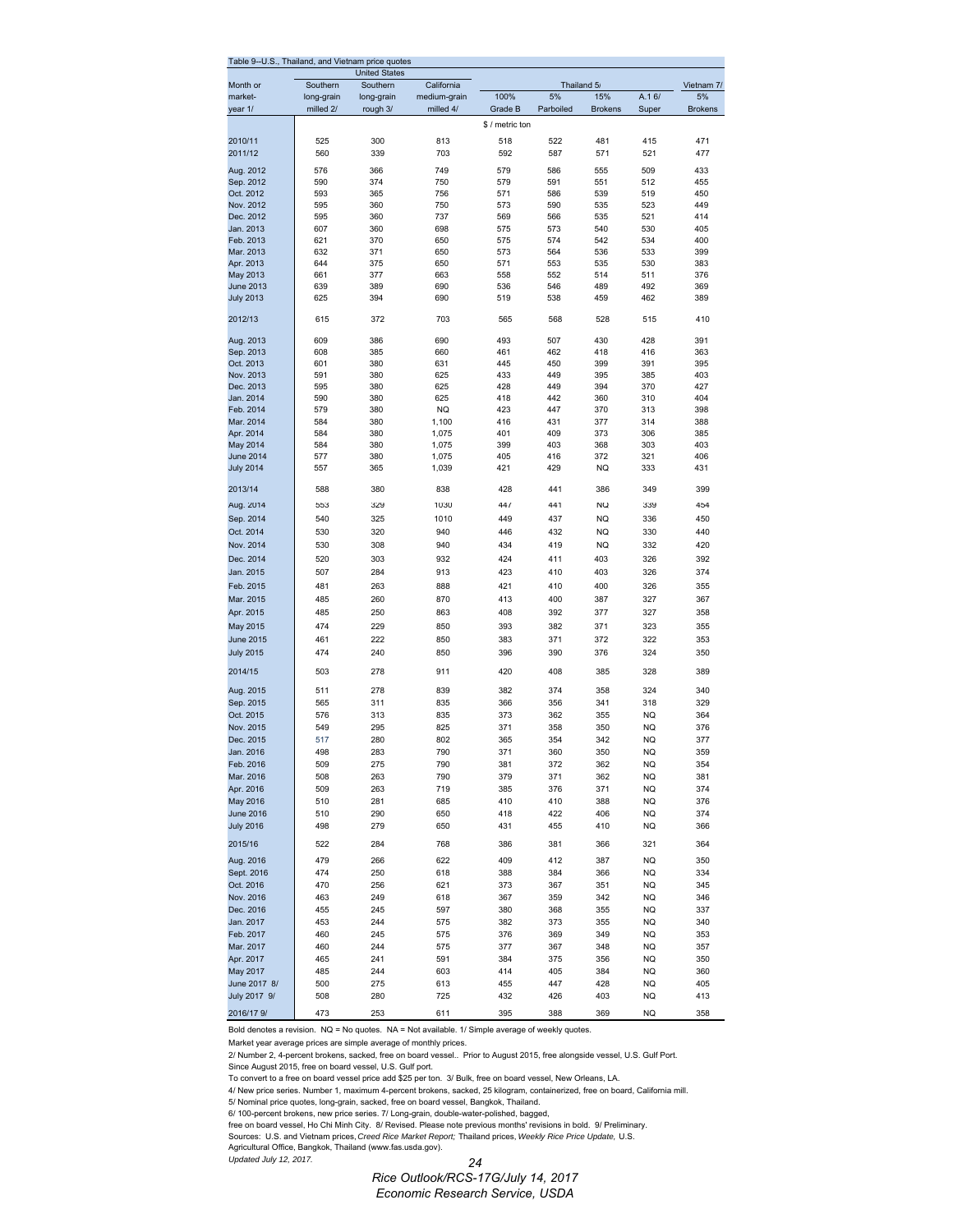| Table 10--Global rice producers: annual production, monthly revisions, and annual changes 1/<br>2017/18 2/<br>2016/17 2/ |                 |                 |              |                      |                   |                 |                 |                      |                       |  |
|--------------------------------------------------------------------------------------------------------------------------|-----------------|-----------------|--------------|----------------------|-------------------|-----------------|-----------------|----------------------|-----------------------|--|
|                                                                                                                          |                 |                 |              |                      |                   |                 |                 |                      |                       |  |
| Country                                                                                                                  | 2016/16         | June<br>2017    | July<br>2017 | Monthly<br>revisions | Annual<br>changes | June<br>2017    | July<br>2017    | Monthly<br>revisions | Annual<br>changes     |  |
|                                                                                                                          |                 |                 |              |                      | 1,000 metric tons |                 |                 |                      |                       |  |
|                                                                                                                          |                 |                 |              |                      |                   |                 |                 |                      |                       |  |
| Afghanistan                                                                                                              | 398             | 403             | 403          | 0                    | 5                 | 403             | 403             | $\mathbf 0$          | $\mathbf 0$           |  |
| Argentina                                                                                                                | 910             | 923             | 863          | $-60$                | $-47$             | 880             | 880             | $\mathbf 0$          | 17                    |  |
| Australia                                                                                                                | 180             | 627             | 601          | $-26$                | 421               | 630             | 630             | $\mathbf 0$          | 29                    |  |
| Bangladesh                                                                                                               | 34,500          | 34,578          | 34,578       | 0                    | 78                | 34,700          | 34,700          | $\mathbf 0$          | 122                   |  |
| <b>Brazil</b>                                                                                                            | 7,210           | 8,160           | 8,248        | 88                   | 1,038             | 8,000           | 8,000           | $\mathbf 0$          | $-248$                |  |
| <b>Burma</b>                                                                                                             | 12,160          | 12,400          | 12,400       | 0                    | 240               | 12,300          | 12,300          | $\mathbf 0$          | $-100$                |  |
| Cambodia                                                                                                                 | 4,847           | 4,950           | 4,950        | 0                    | 103               | 5,000           | 5,000           | $\mathbf 0$          | 50                    |  |
| China                                                                                                                    | 145,770         | 144,850         | 144,850      | 0                    | $-920$            | 145,000         | 145,000         | $\mathbf 0$          | 150                   |  |
| Colombia                                                                                                                 | 1,400           | 1,718           | 1,718        | 0                    | 318               | 1,598           | 1,598           | $\mathbf 0$          | $-120$                |  |
| Cote d'Ivoire                                                                                                            | 1,399           | 1,335           | 1,335        | 0                    | $-64$             | 1,430           | 1,430           | $\mathbf 0$          | 95                    |  |
| Cuba                                                                                                                     | 395             | 433             | 433          | 0                    | 38                | 370             | 370             | $\mathbf 0$          | $-63$                 |  |
| Dominican Republic                                                                                                       | 536             | 477             | 477          | $\mathbf 0$          | $-59$             | 500             | 500             | $\mathbf 0$          | 23                    |  |
| Ecuador                                                                                                                  | 750             | 660             | 660          | 0                    | $-90$             | 690             | 690             | $\mathbf 0$          | 30                    |  |
| Egypt                                                                                                                    | 4,000           | 4,800           | 4,800        | $\mathbf 0$          | 800               | 4,000           | 4,000           | $\mathbf 0$          | $-800$                |  |
| <b>European Union</b>                                                                                                    | 2,045           | 2,070           | 2,070        | 0                    | 25                | 2,082           | 2,082           | $\mathbf 0$          | 12                    |  |
| Ghana                                                                                                                    | 385             | 396             | 396          | 0                    | 11                | 390             | 390             | $\mathbf 0$          | $-6$                  |  |
| Guinea                                                                                                                   | 1,351<br>688    | 1,435<br>560    | 1,435        | 0                    | 84                | 1,386<br>605    | 1,386<br>592    | 0                    | $-49$                 |  |
| Guyana                                                                                                                   | 104,408         | 108,000         | 560          | 0                    | $-128$            | 106,000         | 108,000         | $-13$                | 32                    |  |
| India                                                                                                                    |                 |                 | 108,000      | 0                    | 3,592             |                 |                 | 2,000                | $\mathbf 0$           |  |
| Indonesia                                                                                                                | 36,200<br>1,782 | 37,150<br>1,782 | 37,150       | 0                    | 950               | 37,000<br>1,782 | 37,000<br>1,782 | $\mathbf 0$          | $-150$                |  |
| Iran                                                                                                                     | 110             | 173             | 1,782<br>173 | $\mathbf 0$          | $\pmb{0}$<br>63   | 173             | 173             | $\mathbf 0$          | $\mathbf 0$           |  |
| Iraq                                                                                                                     | 7,670           | 7,780           | 7,780        | 0<br>$\mathbf 0$     |                   | 7,600           | 7,600           | 0<br>$\mathbf 0$     |                       |  |
| Japan<br>Korea, North                                                                                                    | 1,300           | 1,600           | 1,600        | 0                    | 110<br>300        | 1,600           | 1,600           | $\mathbf 0$          | $-180$<br>$\mathbf 0$ |  |
|                                                                                                                          | 4,327           | 4,197           | 4,197        | $\mathbf 0$          | $-130$            | 3,900           | 3,900           | $\mathbf 0$          | $-297$                |  |
| Korea, South<br>Laos                                                                                                     | 1,925           | 1,950           | 1,950        | 0                    | 25                | 2,000           | 2,000           | 0                    | 50                    |  |
| Liberia                                                                                                                  | 186             | 170             | 170          | 0                    | $-16$             | 170             | 170             | $\mathbf 0$          | $\mathbf 0$           |  |
| Madagascar                                                                                                               | 2,382           | 2,442           | 2,442        | $\mathbf 0$          | 60                | 2,240           | 2,048           | $-192$               | $-394$                |  |
| Malaysia                                                                                                                 | 1,800           | 1,820           | 1,820        | 0                    | 20                | 1,820           | 1,820           | $\pmb{0}$            | $\mathbf 0$           |  |
| Mali                                                                                                                     | 1,515           | 1,800           | 1,800        | $\mathbf 0$          | 285               | 1,735           | 1,735           | $\mathbf{0}$         | $-65$                 |  |
| Mexico                                                                                                                   | 156             | 190             | 181          | -9                   | 25                | 199             | 185             | $-14$                | $\overline{4}$        |  |
| Mozambique                                                                                                               | 232             | 213             | 213          | $\mathbf 0$          | $-19$             | 234             | 234             | 0                    | 21                    |  |
| Nepal                                                                                                                    | 2,863           | 3,224           | 3,224        | 0                    | 361               | 3,250           | 3,250           | $\mathbf 0$          | 26                    |  |
| Nigeria                                                                                                                  | 2,709           | 2,700           | 2,700        | 0                    | -9                | 2,772           | 2,772           | $\mathbf 0$          | 72                    |  |
| Pakistan                                                                                                                 | 6,800           | 6,800           | 6,800        | 0                    | 0                 | 6,900           | 6,900           | $\mathbf 0$          | 100                   |  |
| Paraguay                                                                                                                 | 450             | 502             | 502          | 0                    | 52                | 643             | 643             | $\mathbf 0$          | 141                   |  |
| Peru                                                                                                                     | 2,174           | 2,200           | 2,200        | $\mathbf 0$          | 26                | 2,200           | 2,105           | $-95$                | $-95$                 |  |
| Philippines                                                                                                              | 11,000          | 11,500          | 11,500       | $\Omega$             | 500               | 11,200          | 11,200          | $\mathbf{0}$         | $-300$                |  |
| Russia                                                                                                                   | 722             | 703             | 703          | $\pmb{0}$            | $-19$             | 700             | 700             | $\pmb{0}$            | $-3$                  |  |
| Sierra Leone                                                                                                             | 801             | 801             | 801          | 0                    | $\pmb{0}$         | 756             | 756             | 0                    | $-45$                 |  |
| Sri Lanka                                                                                                                | 3,294           | 2,350           | 2,350        | 0                    | -944              | 3,300           | 3,300           | $\mathbf 0$          | 950                   |  |
| Taiwan                                                                                                                   | 1,112           | 1,144           | 1,144        | 0                    | 32                | 1,144           | 1,144           | 0                    | $\mathbf 0$           |  |
| Tanzania                                                                                                                 | 1,782           | 1,848           | 1,848        | 0                    | 66                | 1,848           | 1,848           | $\mathbf 0$          | $\mathbf 0$           |  |
| Thailand                                                                                                                 | 15,800          | 18,600          | 19,200       | 600                  | 3,400             | 19,500          | 20,400          | 900                  | 1,200                 |  |
| <b>Turkey</b>                                                                                                            | 500             | 500             | 500          | 0                    | 0                 | 520             | 520             | 0                    | 20                    |  |
| Uganda                                                                                                                   | 150             | 150             | 150          | 0                    | $\pmb{0}$         | 150             | 150             | 0                    | $\mathbf 0$           |  |
| <b>United States</b>                                                                                                     | 6,133           | 7,117           | 7,117        | 0                    | 984               | 6,382           | 6,074           | $-308$               | $-1,043$              |  |
| Uruguay                                                                                                                  | 913             | 955             | 990          | 35                   | 77                | 960             | 960             | 0                    | $-30$                 |  |
| Venezuela                                                                                                                | 340             | 305             | 305          | 0                    | $-35$             | 310             | 310             | 0                    | 5                     |  |
| Vietnam                                                                                                                  | 27,584          | 27,861          | 27,971       | 110                  | 387               | 28,100          | 28,450          | 350                  | 479                   |  |
| Subtotal                                                                                                                 | 468,044         | 479,302         | 480,040      | 738                  | 11,996            | 477,052         | 479,680         | 2,628                | -360                  |  |
| <b>Others</b>                                                                                                            | 3,821           | 3,795           | 3,767        | $-28$                | -54               | 3,989           | 3,982           | -7                   | 215                   |  |
| World total                                                                                                              | 471,865         | 483,097         | 483,807      | 710                  | 11,942            | 481,041         | 483,662         | 2,621                | $-145$                |  |

-- Not reported. 1/ Market year production on a milled basis. 2/ Projected.

Source: *Production, Supply, & Distribution Online Data Base,* USDA, Foreign Agricultural Service, http://www.fas.usda.gov/psdonline/psdHome.aspx. *Updated July 12, 2017.*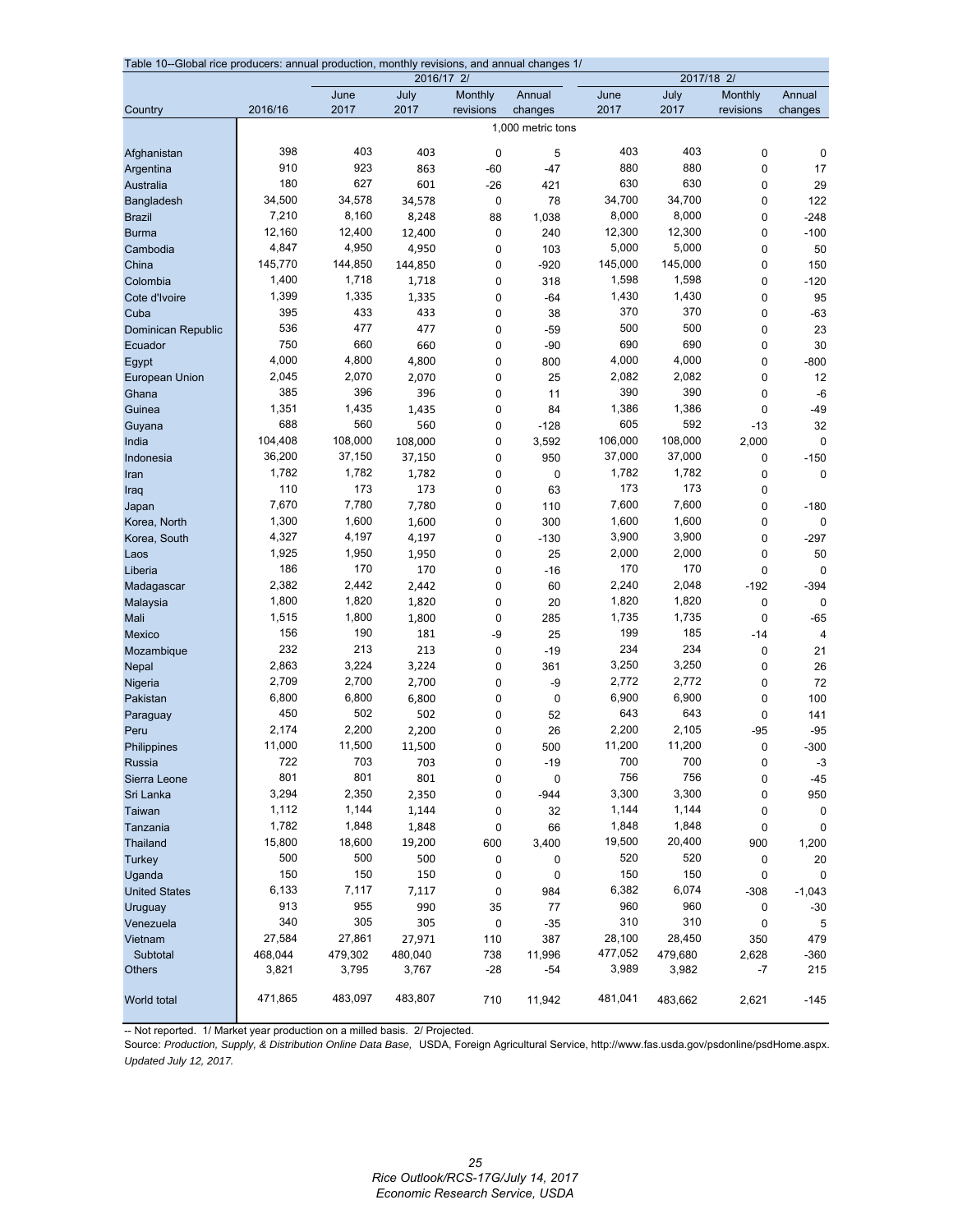| Table 11--Global rice exporters; calendar year exports, monthly revisions, and annual changes |        |        |         |             |                                  |             |         |             |             |  |
|-----------------------------------------------------------------------------------------------|--------|--------|---------|-------------|----------------------------------|-------------|---------|-------------|-------------|--|
|                                                                                               |        |        | 2017 1/ |             |                                  |             | 2018 1/ |             |             |  |
|                                                                                               |        | June   | July    | Monthly     | Annual                           | June        | July    | Monthly     | Annual      |  |
| Country                                                                                       | 2016   | 2017   | 2017    | revisions   | changes                          | 2017        | 2017    | revisions   | changes     |  |
|                                                                                               |        |        |         |             | 1,000 metric tons (milled basis) |             |         |             |             |  |
|                                                                                               |        |        |         |             |                                  |             |         |             |             |  |
| Argentina                                                                                     | 527    | 550    | 550     | $\mathbf 0$ | 23                               | 450         | 450     | 0           | $-100$      |  |
| Australia                                                                                     | 165    | 250    | 200     | $-50$       | 35                               | 325         | 325     | 0           | 125         |  |
| <b>Brazil</b>                                                                                 | 641    | 800    | 650     | $-150$      | 9                                | 700         | 700     | 0           | 50          |  |
| <b>Burma</b>                                                                                  | 1,300  | 1,600  | 1,900   | 300         | 600                              | 1,700       | 1,700   | 0           | $-200$      |  |
| Cambodia                                                                                      | 1,150  | 1,200  | 1,200   | $\pmb{0}$   | 50                               | 1,250       | 1,250   | $\mathbf 0$ | 50          |  |
| China                                                                                         | 368    | 500    | 800     | 300         | 432                              | 800         | 900     | 100         | 100         |  |
| Cote d'Ivoire                                                                                 | 25     | 30     | 30      | $\mathbf 0$ | 5                                | 30          | 30      | 0           | $\mathbf 0$ |  |
| Egypt                                                                                         | 200    | 100    | 100     | $\mathbf 0$ | $-100$                           | 200         | 200     | 0           | 100         |  |
| European Union                                                                                | 270    | 250    | 280     | 30          | 10                               | 250         | 280     | 30          | 0           |  |
| Guinea                                                                                        | 80     | 80     | 80      | $\mathbf 0$ | $\mathbf 0$                      | 80          | 80      | 0           | $\Omega$    |  |
| Guyana                                                                                        | 460    | 450    | 450     | $\mathbf 0$ | $-10$                            | 500         | 500     | 0           | 50          |  |
| India                                                                                         | 10,040 | 10,500 | 10,500  | $\mathbf 0$ | 460                              | 10,000      | 11,000  | 1,000       | 500         |  |
| Japan                                                                                         | 70     | 75     | 75      | $\mathbf 0$ | 5                                | 80          | 80      | 0           | 5           |  |
| Kazakhstan                                                                                    | 41     | 50     | 50      | $\mathbf 0$ | 9                                | 50          | 50      | 0           | $\mathbf 0$ |  |
| Pakistan                                                                                      | 4,300  | 4,000  | 4,000   | $\pmb{0}$   | $-300$                           | 4,100       | 4,100   | 0           | 100         |  |
| Paraguay                                                                                      | 557    | 470    | 470     | $\mathbf 0$ | $-87$                            | 500         | 500     | 0           | 30          |  |
| Peru                                                                                          | 50     | 60     | 60      | 0           | 10                               | 60          | 50      | $-10$       | $-10$       |  |
| <b>Russia</b>                                                                                 | 198    | 180    | 180     | $\mathbf 0$ | $-18$                            | 180         | 180     | 0           | $\mathbf 0$ |  |
| Senegal                                                                                       | 10     | 10     | 10      | $\mathbf 0$ | $\mathbf 0$                      | 10          | 10      | 0           | $\Omega$    |  |
| South Africa                                                                                  | 145    | 110    | 110     | $\mathbf 0$ | $-35$                            | 120         | 120     | 0           | 10          |  |
| Surinam                                                                                       | 40     | 45     | 45      | $\pmb{0}$   | 5                                | 45          | 45      | 0           | $\mathbf 0$ |  |
| Tanzania                                                                                      | 30     | 30     | 30      | $\mathbf 0$ | $\mathbf 0$                      | 30          | 30      | 0           | $\mathbf 0$ |  |
| <b>Thailand</b>                                                                               | 9,867  | 10,000 | 10,000  | $\mathbf 0$ | 133                              | 10,000      | 10,000  | $\pmb{0}$   | $\pmb{0}$   |  |
| <b>Turkey</b>                                                                                 | 55     | 50     | 50      | $\mathbf 0$ | $-5$                             | 50          | 50      | $\pmb{0}$   | $\mathbf 0$ |  |
| Uganda                                                                                        | 40     | 40     | 40      | $\mathbf 0$ | $\mathbf 0$                      | 40          | 40      | 0           | $\mathbf 0$ |  |
| <b>United States</b>                                                                          | 3,373  | 3,600  | 3,600   | 0           | 227                              | 3,550       | 3,550   | 0           | $-50$       |  |
| Uruguay                                                                                       | 996    | 900    | 925     | 25          | $-71$                            | 900         | 900     | 0           | $-25$       |  |
| Venezuela                                                                                     | 100    | 40     | 40      | $\mathbf 0$ | $-60$                            | 40          | 40      | 0           | $\mathbf 0$ |  |
| Vietnam                                                                                       | 5,088  | 5,600  | 5,800   | 200         | 712                              | 6,000       | 6,000   | 0           | 200         |  |
| Subtotal                                                                                      | 40,186 | 41,570 | 42,225  | 655         | 2,039                            | 42,040      | 43,160  | 1,120       | 935         |  |
| Other                                                                                         | 254    | 292    | 292     | 0           | 38                               | 259         | 259     | 0           | (33)        |  |
| World total                                                                                   | 40,440 | 41,862 | 42,517  | 655         | 2,077                            | 42,299      | 43,419  | 1,120       | 902         |  |
| U.S. Share                                                                                    | 8.3%   | 8.6%   | 8.5%    |             |                                  | $\mathbf 0$ | 8.2%    | 0           |             |  |

-- Not reported. Note: All trade data are reported on a calendar year basis.

1/ Projected.

Source: *Production, Supply, & Distribution Online Data Base,* USDA, Foreign Agricultural Service, http://www.fas.usda.gov/psdonline/psdHome.aspx *Last updated July 12, 2017.*